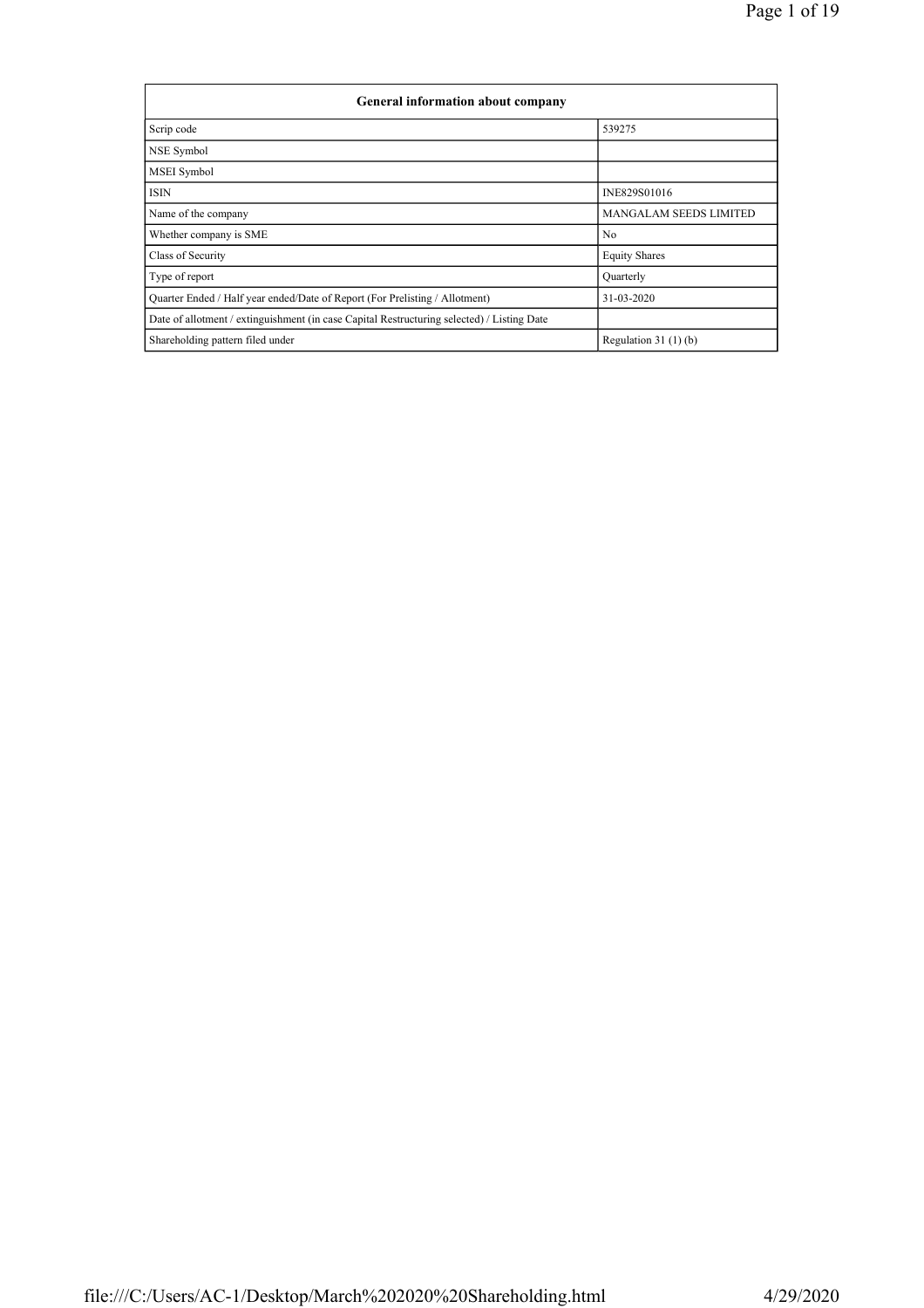|                |                                                                                           | <b>Declaration</b> |                                |                       |                            |
|----------------|-------------------------------------------------------------------------------------------|--------------------|--------------------------------|-----------------------|----------------------------|
| Sr.<br>No.     | Particular                                                                                | Yes/No             | Promoter and<br>Promoter Group | Public<br>shareholder | Non Promoter-Non<br>Public |
|                | Whether the Listed Entity has issued any partly paid up<br>shares?                        | N <sub>0</sub>     | N <sub>0</sub>                 | No                    | No                         |
| $\overline{2}$ | Whether the Listed Entity has issued any Convertible<br>Securities?                       | No                 | N <sub>0</sub>                 | No                    | N <sub>0</sub>             |
| 3              | Whether the Listed Entity has issued any Warrants?                                        | N <sub>0</sub>     | N <sub>0</sub>                 | N <sub>0</sub>        | N <sub>0</sub>             |
| $\overline{4}$ | Whether the Listed Entity has any shares against which<br>depository receipts are issued? | No                 | N <sub>0</sub>                 | No                    | N <sub>0</sub>             |
| 5              | Whether the Listed Entity has any shares in locked-in?                                    | N <sub>0</sub>     | N <sub>0</sub>                 | No                    | N <sub>0</sub>             |
| 6              | Whether any shares held by promoters are pledge or<br>otherwise encumbered?               | No                 | N <sub>0</sub>                 |                       |                            |
| $\overline{7}$ | Whether company has equity shares with differential<br>voting rights?                     | N <sub>0</sub>     | N <sub>0</sub>                 | No                    | N <sub>0</sub>             |
| 8              | Whether the listed entity has any significant beneficial<br>owner?                        | Yes                |                                |                       |                            |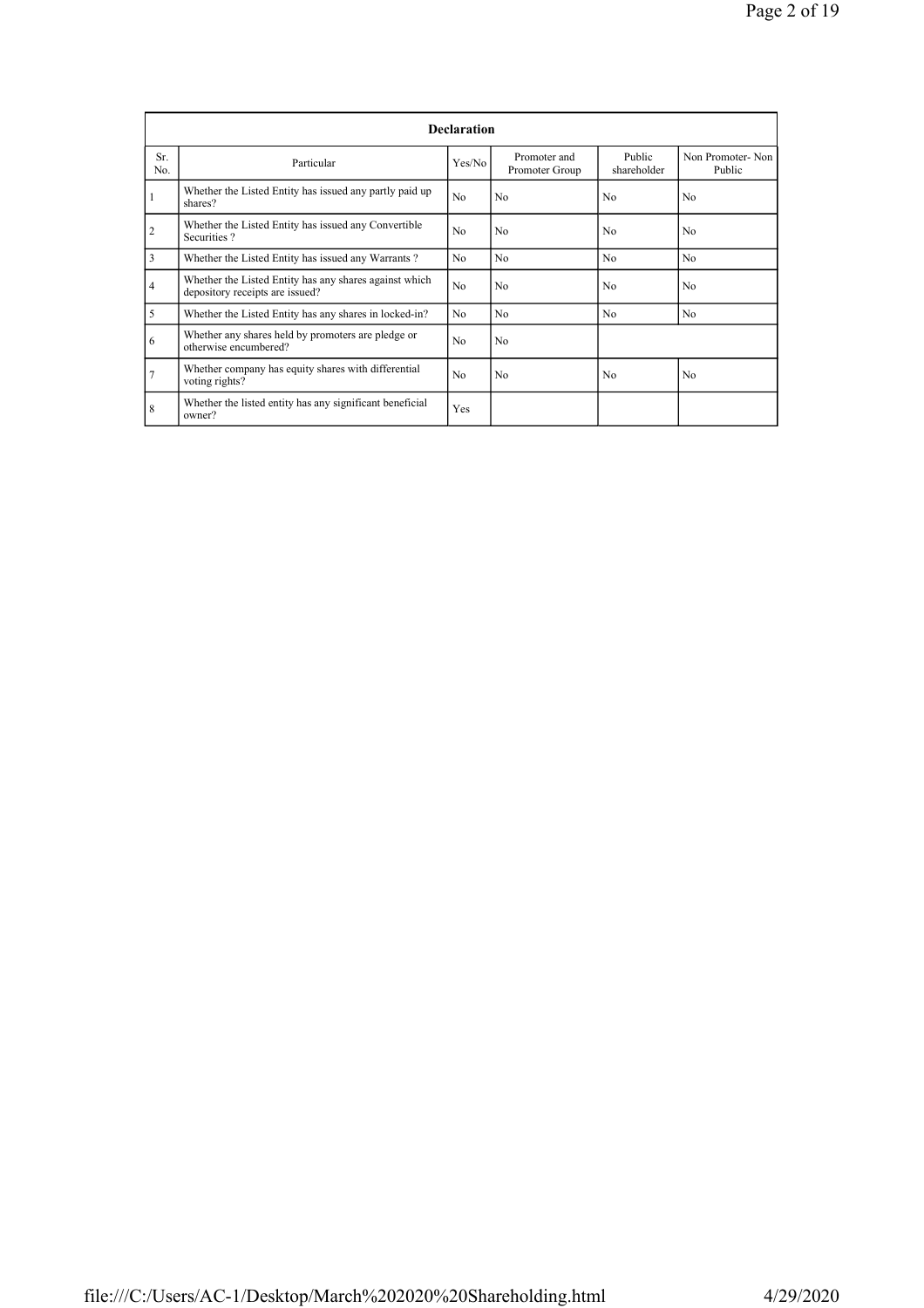|                 |                                         |                         |                                   |                           |                          |                              | <b>Table I - Summary Statement holding of specified securities</b> |                          |                           |                                      |                     |
|-----------------|-----------------------------------------|-------------------------|-----------------------------------|---------------------------|--------------------------|------------------------------|--------------------------------------------------------------------|--------------------------|---------------------------|--------------------------------------|---------------------|
|                 | No. of                                  |                         |                                   | No. Of<br>Partly<br>paid- | No. Of<br>shares         | Total nos<br>shares          | Shareholding<br>as a % of total<br>no. of shares                   | class of securities (IX) |                           | Number of Voting Rights held in each |                     |
| Category<br>(I) | Category of<br>shareholder              | Nos. Of<br>shareholders | fully paid<br>up equity<br>shares | up<br>equity              | underlying<br>Depository | held (VII)                   | (calculated as<br>per SCRR,                                        |                          | No of Voting (XIV) Rights |                                      | Total as a          |
|                 | (II)                                    | (III)                   | held (IV)                         | shares<br>held<br>(V)     | Receipts<br>(VI)         | $= (IV) +$<br>$(V)$ + $(VI)$ | 1957) (VIII) As<br>$a\%$ of<br>$(A+B+C2)$                          | Class eg:<br>X           | Class<br>eg:y             | Total                                | $%$ of<br>$(A+B+C)$ |
| (A)             | Promoter &<br>Promoter<br>Group         | 29                      | 7882892                           |                           |                          | 7882892                      | 71.79                                                              | 7882892                  |                           | 7882892                              | 71.79               |
| (B)             | Public                                  | 347                     | 3097266                           |                           |                          | 3097266                      | 28.21                                                              | 3097266                  |                           | 3097266                              | 28.21               |
| (C)             | Non<br>Promoter-<br>Non Public          |                         |                                   |                           |                          |                              |                                                                    |                          |                           |                                      |                     |
| (C1)            | <b>Shares</b><br>underlying<br>DRs      |                         |                                   |                           |                          |                              |                                                                    |                          |                           |                                      |                     |
| (C2)            | Shares held<br>by<br>Employee<br>Trusts |                         |                                   |                           |                          |                              |                                                                    |                          |                           |                                      |                     |
|                 | Total                                   | 376                     | 10980158                          |                           |                          | 10980158                     | 100                                                                | 10980158                 |                           | 10980158                             | l 100               |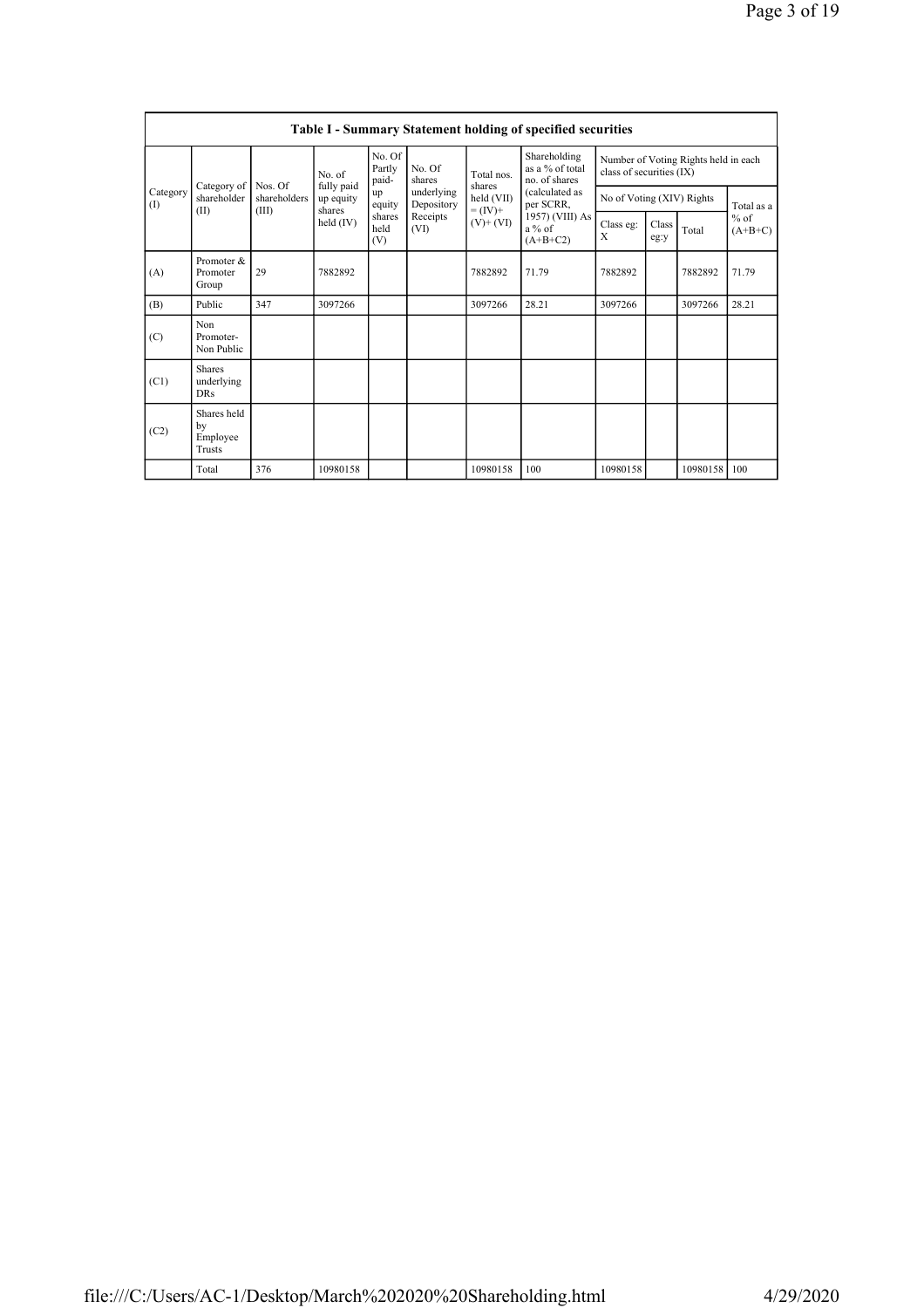|                 |                                           |                                                      |                                                      |                                                                             | Table I - Summary Statement holding of specified securities                                                |                                          |                                               |                                                                               |                                           |                                       |
|-----------------|-------------------------------------------|------------------------------------------------------|------------------------------------------------------|-----------------------------------------------------------------------------|------------------------------------------------------------------------------------------------------------|------------------------------------------|-----------------------------------------------|-------------------------------------------------------------------------------|-------------------------------------------|---------------------------------------|
| Category<br>(1) | Category of<br>shareholder                | No. Of<br><b>Shares</b><br>Underlying<br>Outstanding | No. of<br><b>Shares</b><br>Underlying<br>Outstanding | No. Of Shares<br>Underlying<br>Outstanding<br>convertible<br>securities and | Shareholding, as<br>a % assuming full<br>conversion of<br>convertible<br>securities (as a<br>percentage of | Number of<br>Locked in<br>shares $(XII)$ |                                               | Number of<br><b>Shares</b><br>pledged or<br>otherwise<br>encumbered<br>(XIII) |                                           | Number of<br>equity shares<br>held in |
|                 | (II)                                      | convertible<br>securities $(X)$                      | Warrants<br>$(X_i)$                                  | No. Of<br>Warrants (Xi)<br>(a)                                              | diluted share<br>capital) $(XI)=$<br>$(VII)+(X)$ As a %<br>of $(A+B+C2)$                                   | No.<br>(a)                               | As a $%$<br>of total<br>Shares<br>held<br>(b) | No.<br>(a)                                                                    | As a $%$<br>of total<br>Shares<br>held(b) | dematerialized<br>form $(XIV)$        |
| (A)             | Promoter &<br>Promoter<br>Group           |                                                      |                                                      |                                                                             | 71.79                                                                                                      |                                          |                                               |                                                                               |                                           | 7882892                               |
| (B)             | Public                                    |                                                      |                                                      |                                                                             | 28.21                                                                                                      |                                          |                                               |                                                                               |                                           | 3097266                               |
| (C)             | Non<br>Promoter-<br>Non Public            |                                                      |                                                      |                                                                             |                                                                                                            |                                          |                                               |                                                                               |                                           |                                       |
| (C1)            | <b>Shares</b><br>underlying<br><b>DRs</b> |                                                      |                                                      |                                                                             |                                                                                                            |                                          |                                               |                                                                               |                                           |                                       |
| (C2)            | Shares held<br>by<br>Employee<br>Trusts   |                                                      |                                                      |                                                                             |                                                                                                            |                                          |                                               |                                                                               |                                           |                                       |
|                 | Total                                     |                                                      |                                                      |                                                                             | 100                                                                                                        |                                          |                                               |                                                                               |                                           | 10980158                              |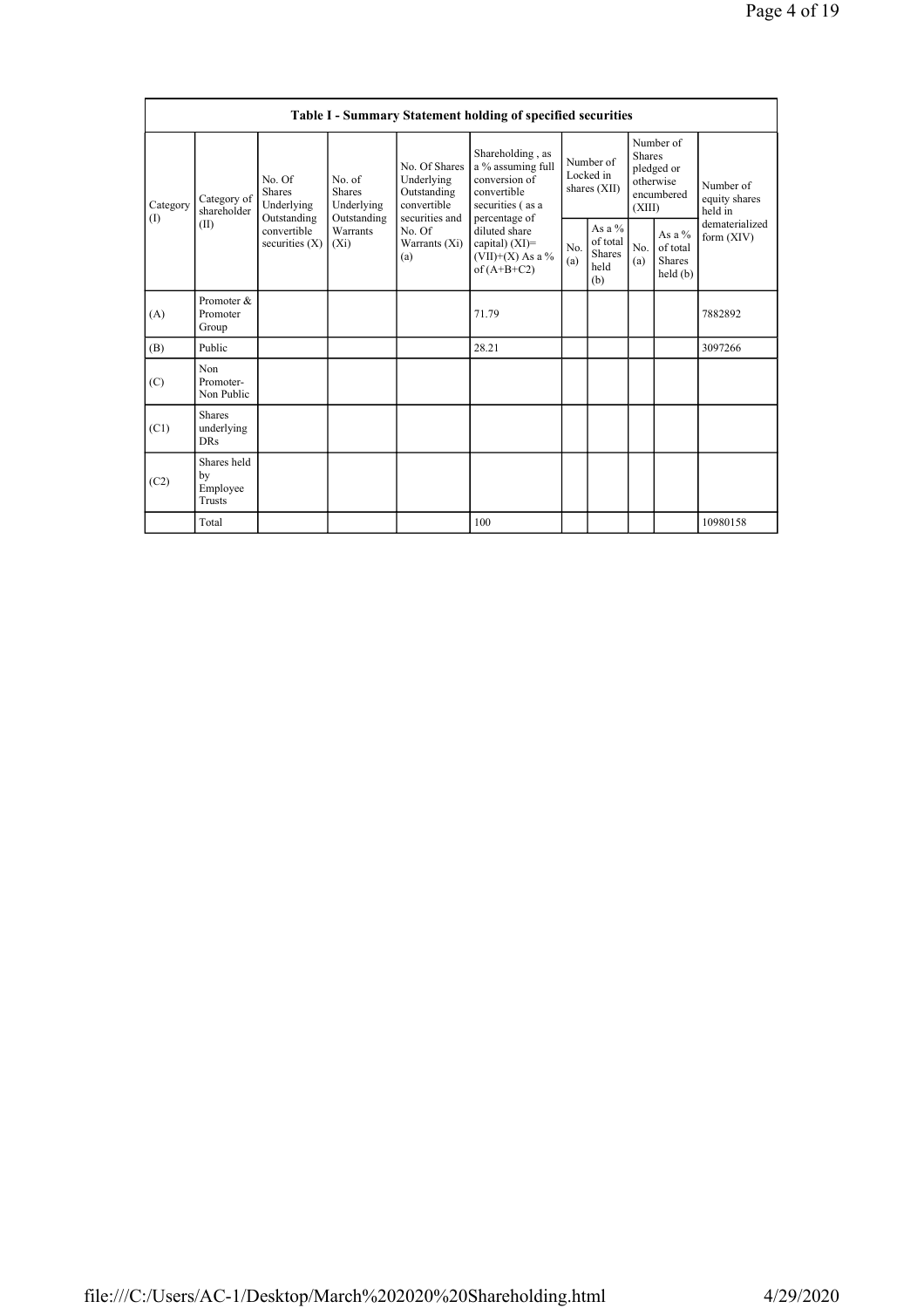|                                                                                                | Table II - Statement showing shareholding pattern of the Promoter and Promoter Group                                |                                  |                                   |                       |                          |                                    |                                                     |                                                                  |               |          |                                 |
|------------------------------------------------------------------------------------------------|---------------------------------------------------------------------------------------------------------------------|----------------------------------|-----------------------------------|-----------------------|--------------------------|------------------------------------|-----------------------------------------------------|------------------------------------------------------------------|---------------|----------|---------------------------------|
|                                                                                                |                                                                                                                     |                                  | No. of                            | No.<br>Of<br>Partly   | No. Of<br>shares         | Total nos.                         | Shareholding<br>as a % of<br>total no. of<br>shares | Number of Voting Rights held in<br>each class of securities (IX) |               |          |                                 |
| Sr.                                                                                            | Category & Name<br>of the<br>Shareholders (I)                                                                       | Nos. Of<br>shareholders<br>(III) | fully paid<br>up equity<br>shares | paid-<br>up<br>equity | underlying<br>Depository | shares<br>held (VII)<br>$= (IV) +$ | (calculated<br>as per                               | No of Voting (XIV) Rights                                        |               |          | Total<br>as a %                 |
|                                                                                                |                                                                                                                     |                                  | held $(IV)$                       | shares<br>held<br>(V) | Receipts<br>(VI)         | $(V)+(VI)$                         | SCRR, 1957)<br>(VIII) As a<br>$%$ of<br>$(A+B+C2)$  | Class eg:<br>X                                                   | Class<br>eg:y | Total    | of<br>Total<br>Voting<br>rights |
| A                                                                                              | Table II - Statement showing shareholding pattern of the Promoter and Promoter Group                                |                                  |                                   |                       |                          |                                    |                                                     |                                                                  |               |          |                                 |
| (1)                                                                                            | Indian                                                                                                              |                                  |                                   |                       |                          |                                    |                                                     |                                                                  |               |          |                                 |
| (a)                                                                                            | Individuals/Hindu<br>undivided Family                                                                               | 29                               | 7882892                           |                       |                          | 7882892                            | 71.79                                               | 7882892                                                          |               | 7882892  | 71.79                           |
| Sub-Total<br>(A)(1)                                                                            |                                                                                                                     | 29                               | 7882892                           |                       |                          | 7882892                            | 71.79                                               | 7882892                                                          |               | 7882892  | 71.79                           |
| (2)                                                                                            | Foreign                                                                                                             |                                  |                                   |                       |                          |                                    |                                                     |                                                                  |               |          |                                 |
| Total<br>Shareholding<br>of Promoter<br>and<br>Promoter<br>Group $(A)=$<br>$(A)(1)+(A)$<br>(2) |                                                                                                                     | 29                               | 7882892                           |                       |                          | 7882892                            | 71.79                                               | 7882892                                                          |               | 7882892  | 71.79                           |
| Β                                                                                              | Table III - Statement showing shareholding pattern of the Public shareholder                                        |                                  |                                   |                       |                          |                                    |                                                     |                                                                  |               |          |                                 |
| $\left(1\right)$                                                                               | Institutions                                                                                                        |                                  |                                   |                       |                          |                                    |                                                     |                                                                  |               |          |                                 |
| (3)                                                                                            | Non-institutions                                                                                                    |                                  |                                   |                       |                          |                                    |                                                     |                                                                  |               |          |                                 |
| (a(i))                                                                                         | Individuals -<br>i.Individual<br>shareholders<br>holding nominal<br>share capital up to<br>Rs. 2 lakhs.             | 311                              | 1083253                           |                       |                          | 1083253                            | 9.87                                                | 1083253                                                          |               | 1083253  | 9.87                            |
| (a(ii))                                                                                        | Individuals - ii.<br>Individual<br>shareholders<br>holding nominal<br>share capital in<br>excess of Rs. 2<br>lakhs. | 25                               | 1732662                           |                       |                          | 1732662                            | 15.78                                               | 1732662                                                          |               | 1732662  | 15.78                           |
| (e)                                                                                            | Any Other<br>(specify)                                                                                              | 11                               | 281351                            |                       |                          | 281351                             | 2.56                                                | 281351                                                           |               | 281351   | 2.56                            |
| Sub-Total<br>(B)(3)                                                                            |                                                                                                                     | 347                              | 3097266                           |                       |                          | 3097266                            | 28.21                                               | 3097266                                                          |               | 3097266  | 28.21                           |
| <b>Total Public</b><br>Shareholding<br>$(B)=(B)(1)+$<br>$(B)(2)+(B)$<br>(3)                    |                                                                                                                     | 347                              | 3097266                           |                       |                          | 3097266                            | 28.21                                               | 3097266                                                          |               | 3097266  | 28.21                           |
| $\mathbf C$                                                                                    | Table IV - Statement showing shareholding pattern of the Non Promoter- Non Public shareholder                       |                                  |                                   |                       |                          |                                    |                                                     |                                                                  |               |          |                                 |
| Total<br>$(A+B+C2)$                                                                            |                                                                                                                     | 376                              | 10980158                          |                       |                          | 10980158                           | 100                                                 | 10980158                                                         |               | 10980158 | 100                             |
| Total<br>$(A+B+C)$                                                                             |                                                                                                                     | 376                              | 10980158                          |                       |                          | 10980158                           | 100                                                 | 10980158                                                         |               | 10980158 | 100                             |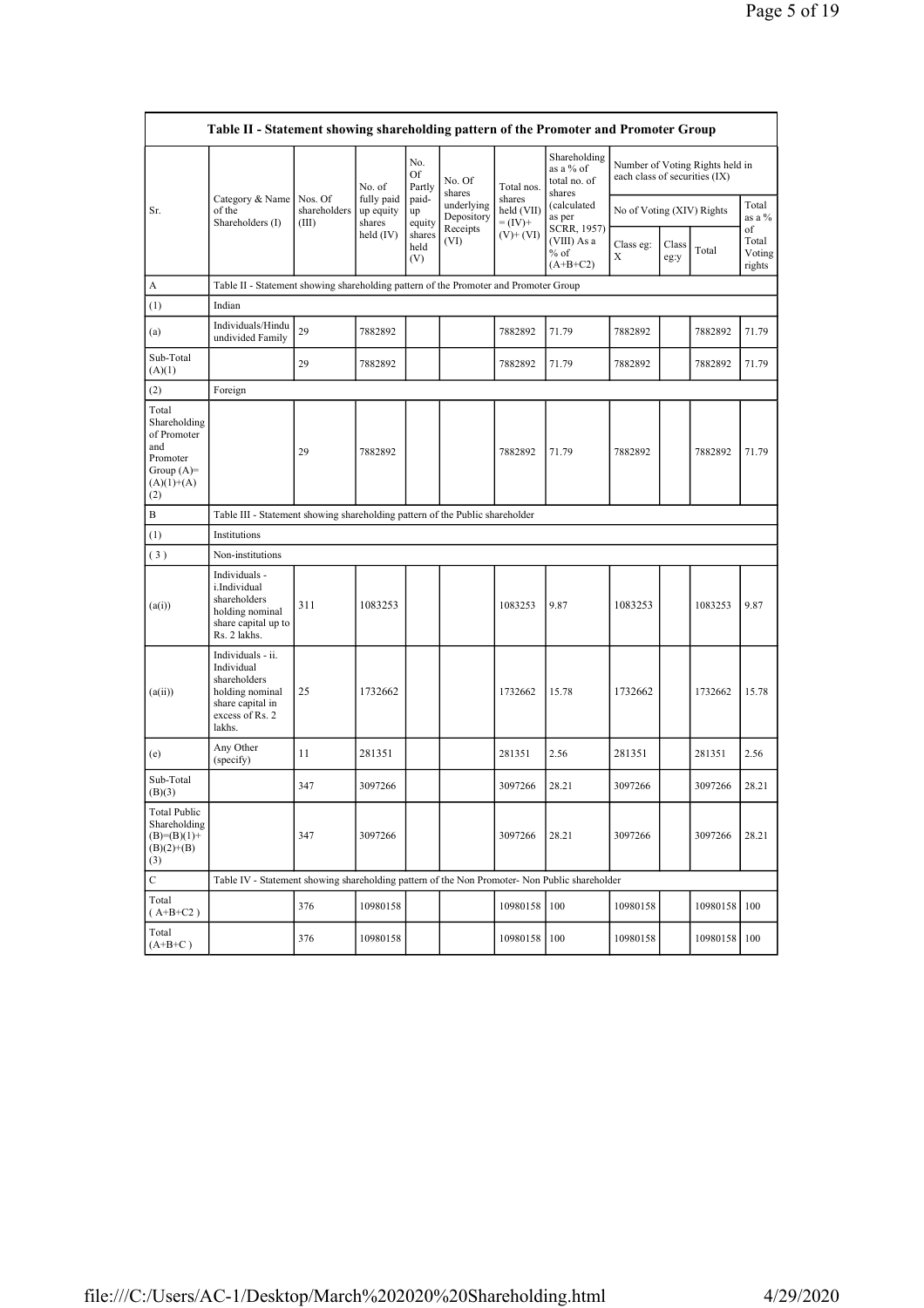|                                                                                        |                                                                                               |                                            |                                                                             | Table II - Statement showing shareholding pattern of the Promoter and Promoter Group      |            |                                                                                                                         |            |                                           |                                       |  |
|----------------------------------------------------------------------------------------|-----------------------------------------------------------------------------------------------|--------------------------------------------|-----------------------------------------------------------------------------|-------------------------------------------------------------------------------------------|------------|-------------------------------------------------------------------------------------------------------------------------|------------|-------------------------------------------|---------------------------------------|--|
| Sr.                                                                                    | No. Of Shares<br>Underlying<br>Outstanding                                                    | No. of Shares<br>Underlying<br>Outstanding | No. Of Shares<br>Underlying<br>Outstanding<br>convertible<br>securities and | Shareholding, as a<br>% assuming full<br>conversion of<br>convertible<br>securities (as a |            | Number of<br><b>Shares</b><br>Number of<br>pledged or<br>Locked in<br>otherwise<br>shares (XII)<br>encumbered<br>(XIII) |            |                                           | Number of<br>equity shares<br>held in |  |
|                                                                                        | convertible<br>securities $(X)$                                                               | Warrants (Xi)                              | No. Of<br>Warrants (Xi)<br>(a)                                              | percentage of diluted<br>share capital) (XI)=<br>$(VII)+(X)$ As a % of<br>$(A+B+C2)$      | No.<br>(a) | As a %<br>of total<br>Shares<br>held<br>(b)                                                                             | No.<br>(a) | As a $%$<br>of total<br>Shares<br>held(b) | dematerialized<br>form $(XIV)$        |  |
| A                                                                                      |                                                                                               |                                            |                                                                             | Table II - Statement showing shareholding pattern of the Promoter and Promoter Group      |            |                                                                                                                         |            |                                           |                                       |  |
| (1)                                                                                    | Indian                                                                                        |                                            |                                                                             |                                                                                           |            |                                                                                                                         |            |                                           |                                       |  |
| (a)                                                                                    |                                                                                               |                                            |                                                                             | 71.79                                                                                     |            |                                                                                                                         |            |                                           | 7882892                               |  |
| Sub-Total (A)<br>(1)                                                                   |                                                                                               |                                            |                                                                             | 71.79                                                                                     |            |                                                                                                                         |            |                                           | 7882892                               |  |
| (2)                                                                                    | Foreign                                                                                       |                                            |                                                                             |                                                                                           |            |                                                                                                                         |            |                                           |                                       |  |
| Total<br>Shareholding of<br>Promoter and<br>Promoter<br>Group $(A)=A)$<br>$(1)+(A)(2)$ |                                                                                               |                                            |                                                                             | 71.79                                                                                     |            |                                                                                                                         |            |                                           | 7882892                               |  |
| B                                                                                      |                                                                                               |                                            |                                                                             | Table III - Statement showing shareholding pattern of the Public shareholder              |            |                                                                                                                         |            |                                           |                                       |  |
| (1)                                                                                    | Institutions                                                                                  |                                            |                                                                             |                                                                                           |            |                                                                                                                         |            |                                           |                                       |  |
| (3)                                                                                    | Non-institutions                                                                              |                                            |                                                                             |                                                                                           |            |                                                                                                                         |            |                                           |                                       |  |
| (a(i))                                                                                 |                                                                                               |                                            |                                                                             | 9.87                                                                                      |            |                                                                                                                         |            |                                           | 1083253                               |  |
| (a(ii))                                                                                |                                                                                               |                                            |                                                                             | 15.78                                                                                     |            |                                                                                                                         |            |                                           | 1732662                               |  |
| (e)                                                                                    |                                                                                               |                                            |                                                                             | 2.56                                                                                      |            |                                                                                                                         |            |                                           | 281351                                |  |
| Sub-Total (B)<br>(3)                                                                   |                                                                                               |                                            |                                                                             | 28.21                                                                                     |            |                                                                                                                         |            |                                           | 3097266                               |  |
| <b>Total Public</b><br>Shareholding<br>$(B)= (B)(1)+(B)$<br>$(2)+(B)(3)$               |                                                                                               |                                            |                                                                             | 28.21                                                                                     |            |                                                                                                                         |            |                                           | 3097266                               |  |
| C                                                                                      | Table IV - Statement showing shareholding pattern of the Non Promoter- Non Public shareholder |                                            |                                                                             |                                                                                           |            |                                                                                                                         |            |                                           |                                       |  |
| Total<br>$(A+B+C2)$                                                                    |                                                                                               |                                            |                                                                             | 100                                                                                       |            |                                                                                                                         |            |                                           | 10980158                              |  |
| Total<br>$(A+B+C)$                                                                     |                                                                                               |                                            |                                                                             | 100                                                                                       |            |                                                                                                                         |            |                                           | 10980158                              |  |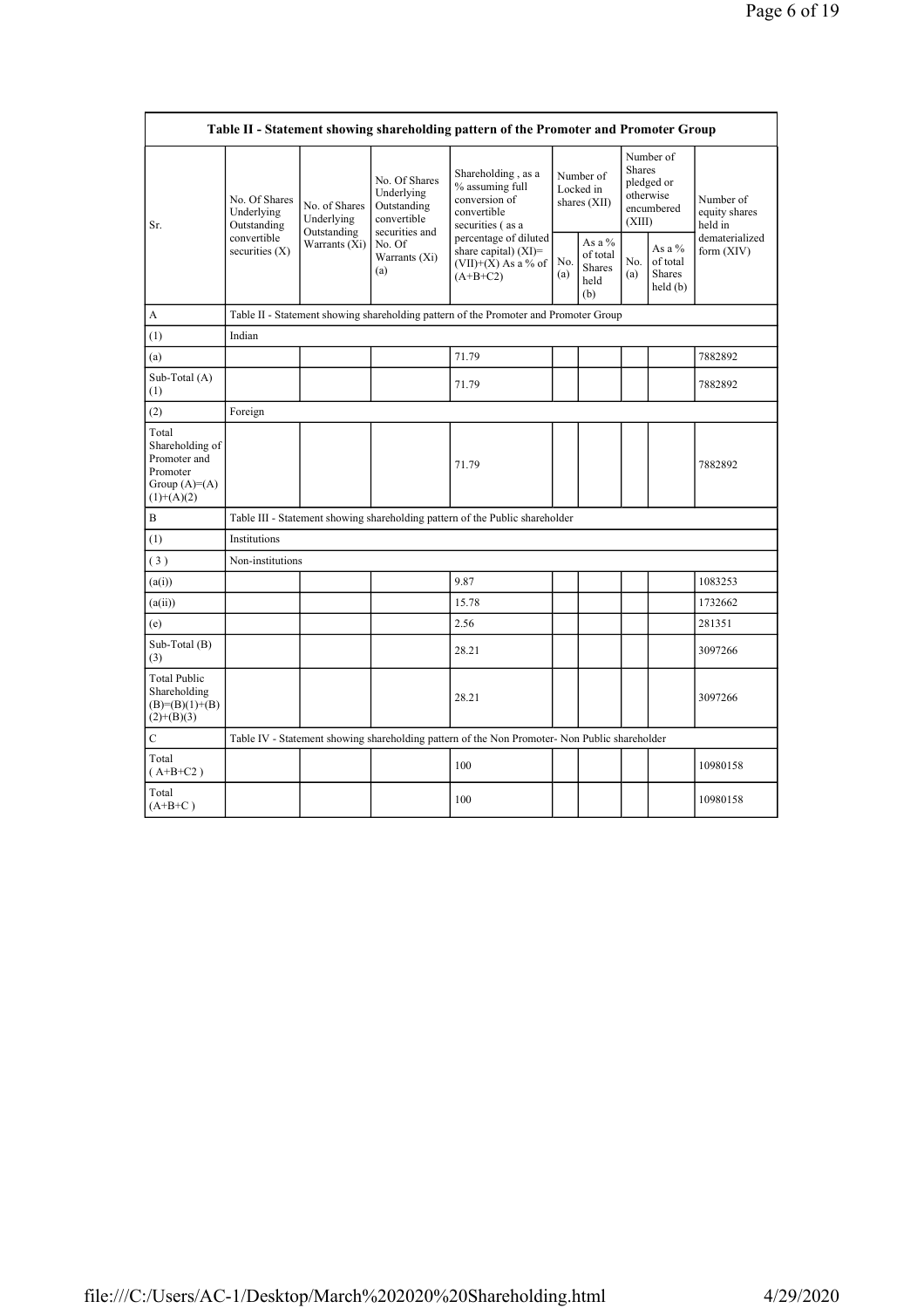| Individuals/Hindu undivided Family                                                                                                                                                                    |                                                               |                                   |                                               |                                              |                                          |                                   |                                     |  |  |  |  |
|-------------------------------------------------------------------------------------------------------------------------------------------------------------------------------------------------------|---------------------------------------------------------------|-----------------------------------|-----------------------------------------------|----------------------------------------------|------------------------------------------|-----------------------------------|-------------------------------------|--|--|--|--|
| Searial No.                                                                                                                                                                                           | $\mathbf{1}$                                                  | $\overline{c}$                    | 3                                             | $\overline{4}$                               | 5                                        | 6                                 | $\overline{7}$                      |  |  |  |  |
| Name of the<br>Shareholders<br>(1)                                                                                                                                                                    | NARSINHBHAI<br><b>JETHALAL</b><br>PATEL HUF                   | NATHALAL<br>JETHALAL<br>PATEL HUF | DHANJIBHAI<br><b>SHIVRAMBHAI</b><br>PATEL HUF | KALPESHKUMAR<br><b>NATHALAL</b><br>PATEL HUF | <b>MEHUL</b><br>NARSINHBHAI<br>PATEL HUF | MAFATLAL<br>JETHALAL<br>PATEL HUF | PRAVINBHAI<br>MAFATLAL<br>PATEL HUF |  |  |  |  |
| PAN(II)                                                                                                                                                                                               | AAHHN2425F                                                    | AAHHN2462E                        | AAIHD2938Q                                    | AAKHK4931Q                                   | AANHM5246H                               | AANHM5247G                        | AANHP6193G                          |  |  |  |  |
| No. of fully<br>paid up equity<br>shares held<br>(IV)                                                                                                                                                 | 160652                                                        | 57814                             | 133158                                        | 164834                                       | 53918                                    | 120866                            | 167830                              |  |  |  |  |
| No. Of Partly<br>paid-up equity<br>shares held<br>(V)                                                                                                                                                 |                                                               |                                   |                                               |                                              |                                          |                                   |                                     |  |  |  |  |
| No. Of shares<br>underlying<br>Depository<br>Receipts (VI)                                                                                                                                            |                                                               |                                   |                                               |                                              |                                          |                                   |                                     |  |  |  |  |
| Total nos.<br>shares held<br>$(VII) = (IV) +$<br>$(V)+(VI)$                                                                                                                                           | 160652                                                        | 57814                             | 133158                                        | 164834                                       | 53918                                    | 120866                            | 167830                              |  |  |  |  |
| Shareholding<br>as a % of total<br>no. of shares<br>(calculated as<br>per SCRR,<br>1957) (VIII)<br>As a % of<br>$(A+B+C2)$                                                                            | 1.46                                                          | 0.53                              | 1.21                                          | 1.5                                          | 0.49                                     | 1.1                               | 1.53                                |  |  |  |  |
|                                                                                                                                                                                                       | Number of Voting Rights held in each class of securities (IX) |                                   |                                               |                                              |                                          |                                   |                                     |  |  |  |  |
| Class eg: $X$                                                                                                                                                                                         | 160652                                                        | 57814                             | 133158                                        | 164834                                       | 53918                                    | 120866                            | 167830                              |  |  |  |  |
| Class eg:y                                                                                                                                                                                            |                                                               |                                   |                                               |                                              |                                          |                                   |                                     |  |  |  |  |
| Total                                                                                                                                                                                                 | 160652                                                        | 57814                             | 133158                                        | 164834                                       | 53918                                    | 120866                            | 167830                              |  |  |  |  |
| Total as a %<br>of Total<br>Voting rights                                                                                                                                                             | 1.46                                                          | 0.53                              | 1.21                                          | 1.5                                          | 0.49                                     | 1.1                               | 1.53                                |  |  |  |  |
| No. Of Shares<br>Underlying<br>Outstanding<br>convertible<br>securities $(X)$                                                                                                                         |                                                               |                                   |                                               |                                              |                                          |                                   |                                     |  |  |  |  |
| No. of Shares<br>Underlying<br>Outstanding<br>Warrants (Xi)                                                                                                                                           |                                                               |                                   |                                               |                                              |                                          |                                   |                                     |  |  |  |  |
| No. Of Shares<br>Underlying<br>Outstanding<br>convertible<br>securities and<br>No. Of<br>Warrants (Xi)<br>(a)                                                                                         |                                                               |                                   |                                               |                                              |                                          |                                   |                                     |  |  |  |  |
| Shareholding,<br>as a %<br>assuming full<br>conversion of<br>convertible<br>securities (as<br>a percentage<br>of diluted<br>share capital)<br>$(XI)=(VII)+$<br>$(Xi)(a)$ As a<br>$%$ of<br>$(A+B+C2)$ | 1.46                                                          | 0.53                              | 1.21                                          | 1.5                                          | 0.49                                     | 1.1                               | 1.53                                |  |  |  |  |
|                                                                                                                                                                                                       | Number of Locked in shares (XII)                              |                                   |                                               |                                              |                                          |                                   |                                     |  |  |  |  |
| No. $(a)$                                                                                                                                                                                             |                                                               |                                   |                                               |                                              |                                          |                                   |                                     |  |  |  |  |
| As a % of<br>total Shares<br>held(b)                                                                                                                                                                  |                                                               |                                   |                                               |                                              |                                          |                                   |                                     |  |  |  |  |
|                                                                                                                                                                                                       | Number of Shares pledged or otherwise encumbered (XIII)       |                                   |                                               |                                              |                                          |                                   |                                     |  |  |  |  |
| No. (a)                                                                                                                                                                                               |                                                               |                                   |                                               |                                              |                                          |                                   |                                     |  |  |  |  |
|                                                                                                                                                                                                       |                                                               |                                   |                                               |                                              |                                          |                                   |                                     |  |  |  |  |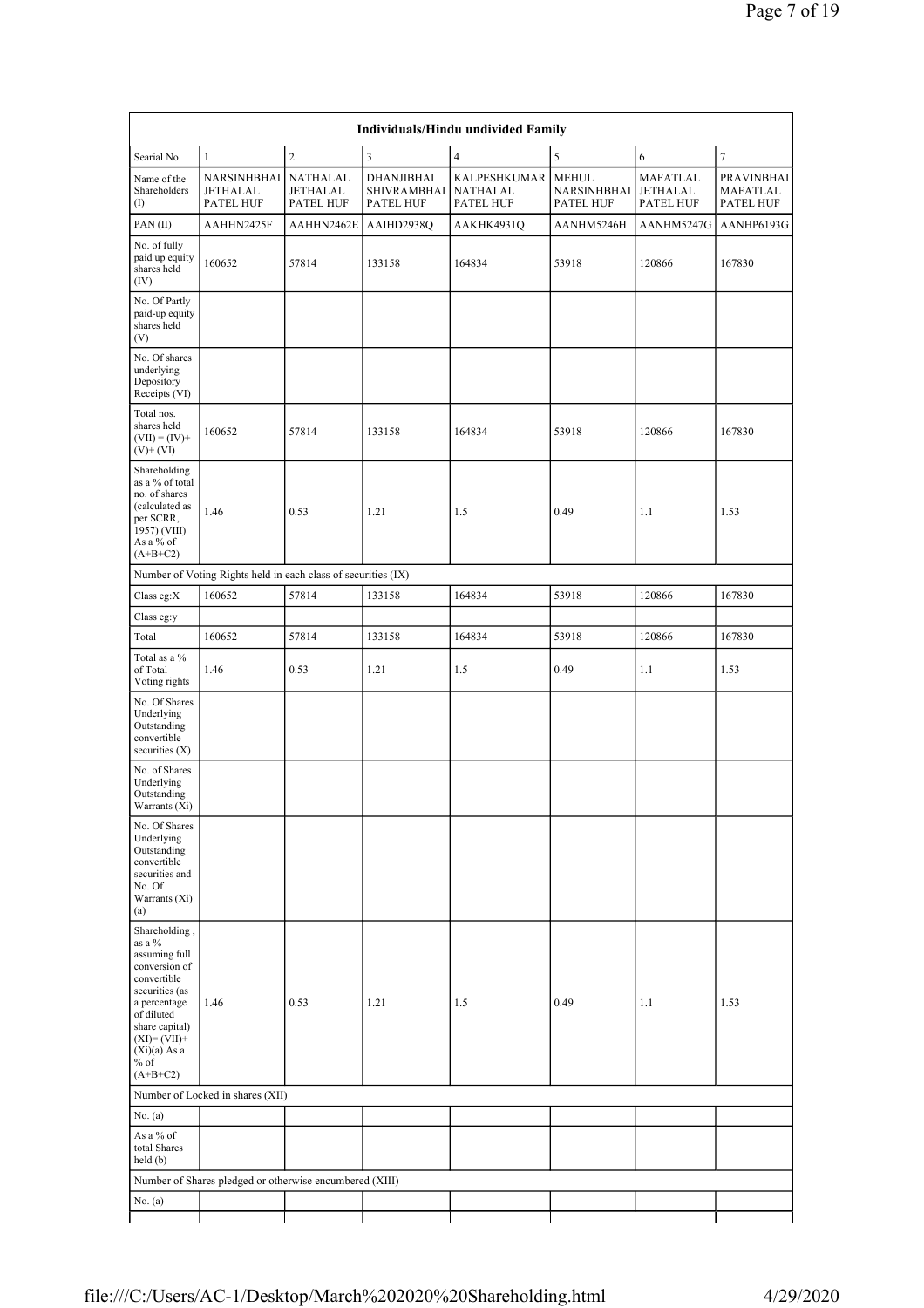| As a % of<br>total Shares<br>held(b)                                    |                              |                   |                |                |                |                   |                   |
|-------------------------------------------------------------------------|------------------------------|-------------------|----------------|----------------|----------------|-------------------|-------------------|
| Number of<br>equity shares<br>held in<br>dematerialized<br>form $(XIV)$ | 160652                       | 57814             | 133158         | 164834         | 53918          | 120866            | 167830            |
|                                                                         | Reason for not providing PAN |                   |                |                |                |                   |                   |
| Reason for<br>not providing<br>PAN                                      |                              |                   |                |                |                |                   |                   |
| Shareholder<br>type                                                     | Promoter Group               | Promoter<br>Group | Promoter Group | Promoter Group | Promoter Group | Promoter<br>Group | Promoter<br>Group |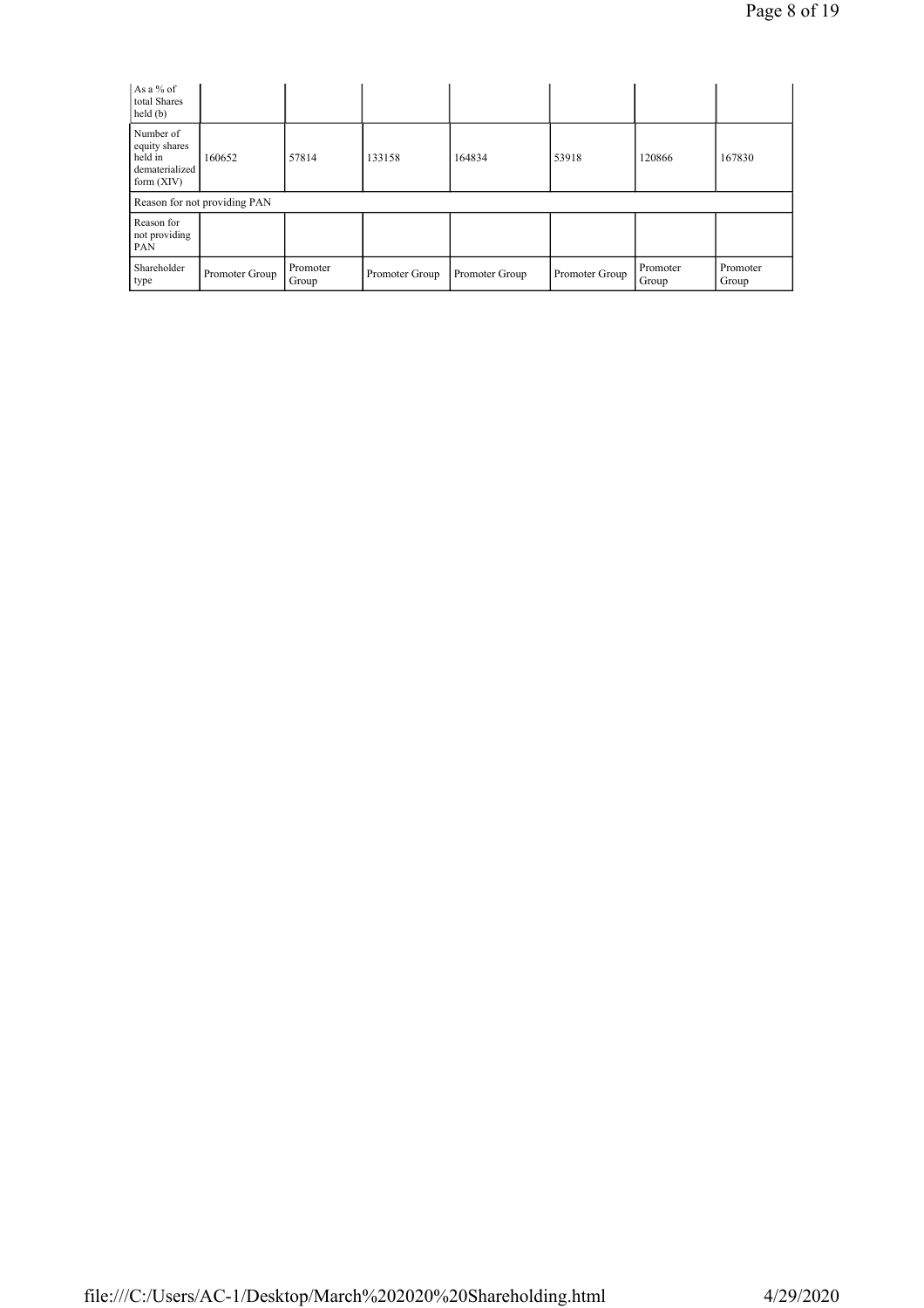| Individuals/Hindu undivided Family                                                                                                                                                          |                                                               |                                                         |                                      |                                              |                               |                                               |                                           |  |  |  |  |
|---------------------------------------------------------------------------------------------------------------------------------------------------------------------------------------------|---------------------------------------------------------------|---------------------------------------------------------|--------------------------------------|----------------------------------------------|-------------------------------|-----------------------------------------------|-------------------------------------------|--|--|--|--|
| Searial No.                                                                                                                                                                                 | 8                                                             | 9                                                       | 10                                   | 11                                           | 12                            | 13                                            | 14                                        |  |  |  |  |
| Name of the<br>Shareholders (I)                                                                                                                                                             | <b>PRADIPKUMAR</b><br>NATHALAL<br>PATEL HUF                   | <b>REVABHAI</b><br><b>JETHABHAI</b><br><b>PATEL HUF</b> | NATHALAL<br>JETHALAL<br><b>PATEL</b> | <b>REVABHAI</b><br>JETHABHAI<br><b>PATEL</b> | MAFATLAL<br>JETHALAL<br>PATEL | <b>PRAVINBHAI</b><br>MAFATLAL<br><b>PATEL</b> | <b>SANGITABEN</b><br>JIGNESHBHAI<br>PATEL |  |  |  |  |
| PAN(II)                                                                                                                                                                                     | AANHP6194B                                                    | AAQHR9486R                                              | ABYPP9531G                           | ABYPP9844N                                   | ABZPP0223A                    | ALEPP1735C                                    | ALEPP8727E                                |  |  |  |  |
| No. of fully paid<br>up equity shares<br>held $(IV)$                                                                                                                                        | 51600                                                         | 144832                                                  | 158605                               | 841226                                       | 746430                        | 1164417                                       | 18000                                     |  |  |  |  |
| No. Of Partly<br>paid-up equity<br>shares held (V)                                                                                                                                          |                                                               |                                                         |                                      |                                              |                               |                                               |                                           |  |  |  |  |
| No. Of shares<br>underlying<br>Depository<br>Receipts (VI)                                                                                                                                  |                                                               |                                                         |                                      |                                              |                               |                                               |                                           |  |  |  |  |
| Total nos. shares<br>held $(VII) = (IV)$<br>$+(V)+(VI)$                                                                                                                                     | 51600                                                         | 144832                                                  | 158605                               | 841226                                       | 746430                        | 1164417                                       | 18000                                     |  |  |  |  |
| Shareholding as a<br>% of total no. of<br>shares (calculated<br>as per SCRR,<br>1957) (VIII) As a<br>% of $(A+B+C2)$                                                                        | 0.47                                                          | 1.32                                                    | 1.44                                 | 7.66                                         | 6.8                           | 10.6                                          | 0.16                                      |  |  |  |  |
|                                                                                                                                                                                             | Number of Voting Rights held in each class of securities (IX) |                                                         |                                      |                                              |                               |                                               |                                           |  |  |  |  |
| Class eg: $X$                                                                                                                                                                               | 51600                                                         | 144832                                                  | 158605                               | 841226                                       | 746430                        | 1164417                                       | 18000                                     |  |  |  |  |
| Class eg:y                                                                                                                                                                                  |                                                               |                                                         |                                      |                                              |                               |                                               |                                           |  |  |  |  |
| Total                                                                                                                                                                                       | 51600                                                         | 144832                                                  | 158605                               | 841226                                       | 746430                        | 1164417                                       | 18000                                     |  |  |  |  |
| Total as a % of<br><b>Total Voting</b><br>rights                                                                                                                                            | 0.47                                                          | 1.32                                                    | 1.44                                 | 7.66                                         | 6.8                           | 10.6                                          | 0.16                                      |  |  |  |  |
| No. Of Shares<br>Underlying<br>Outstanding<br>convertible<br>securities $(X)$                                                                                                               |                                                               |                                                         |                                      |                                              |                               |                                               |                                           |  |  |  |  |
| No. of Shares<br>Underlying<br>Outstanding<br>Warrants (Xi)                                                                                                                                 |                                                               |                                                         |                                      |                                              |                               |                                               |                                           |  |  |  |  |
| No. Of Shares<br>Underlying<br>Outstanding<br>convertible<br>securities and No.<br>Of Warrants (Xi)<br>(a)                                                                                  |                                                               |                                                         |                                      |                                              |                               |                                               |                                           |  |  |  |  |
| Shareholding, as<br>a % assuming full<br>conversion of<br>convertible<br>securities (as a<br>percentage of<br>diluted share<br>capital) $(XI)$ =<br>$(VII)+(Xi)(a) As$<br>a % of $(A+B+C2)$ | 0.47                                                          | 1.32                                                    | 1.44                                 | 7.66                                         | 6.8                           | 10.6                                          | 0.16                                      |  |  |  |  |
| Number of Locked in shares (XII)                                                                                                                                                            |                                                               |                                                         |                                      |                                              |                               |                                               |                                           |  |  |  |  |
| No. $(a)$                                                                                                                                                                                   |                                                               |                                                         |                                      |                                              |                               |                                               |                                           |  |  |  |  |
| As a % of total<br>Shares held (b)                                                                                                                                                          |                                                               |                                                         |                                      |                                              |                               |                                               |                                           |  |  |  |  |
|                                                                                                                                                                                             | Number of Shares pledged or otherwise encumbered (XIII)       |                                                         |                                      |                                              |                               |                                               |                                           |  |  |  |  |
| No. $(a)$                                                                                                                                                                                   |                                                               |                                                         |                                      |                                              |                               |                                               |                                           |  |  |  |  |
| As a % of total<br>Shares held (b)                                                                                                                                                          |                                                               |                                                         |                                      |                                              |                               |                                               |                                           |  |  |  |  |
| Number of equity<br>shares held in<br>dematerialized<br>form $(XIV)$                                                                                                                        | 51600                                                         | 144832                                                  | 158605                               | 841226                                       | 746430                        | 1164417                                       | 18000                                     |  |  |  |  |
| Reason for not providing PAN                                                                                                                                                                |                                                               |                                                         |                                      |                                              |                               |                                               |                                           |  |  |  |  |
|                                                                                                                                                                                             |                                                               |                                                         |                                      |                                              |                               |                                               |                                           |  |  |  |  |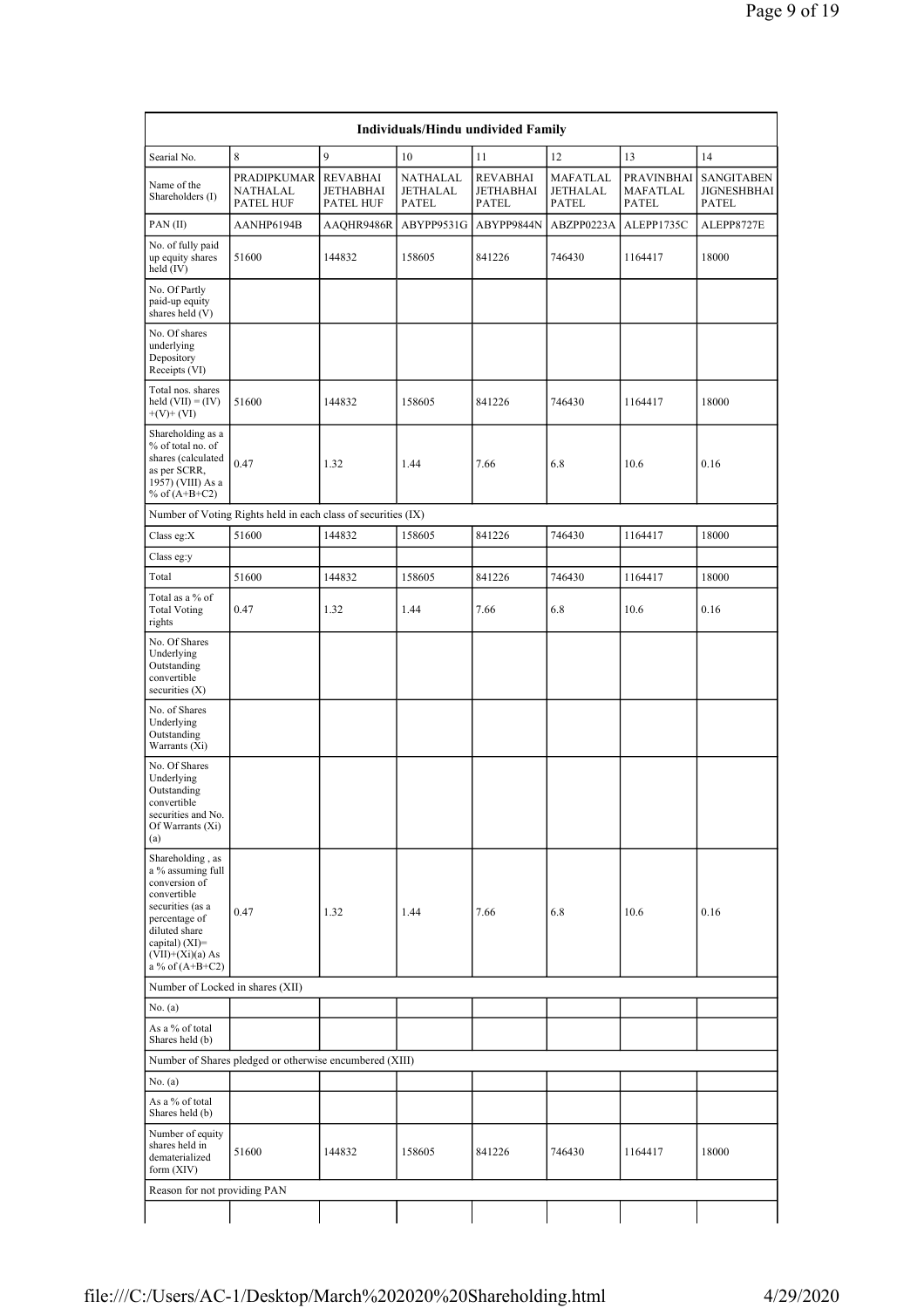| Reason for not<br>providing PAN |                   |                   |                   |          |          |                   |
|---------------------------------|-------------------|-------------------|-------------------|----------|----------|-------------------|
| Shareholder type Promoter Group | Promoter<br>Group | Promoter<br>Group | Promoter<br>Group | Promoter | Promoter | Promoter<br>Group |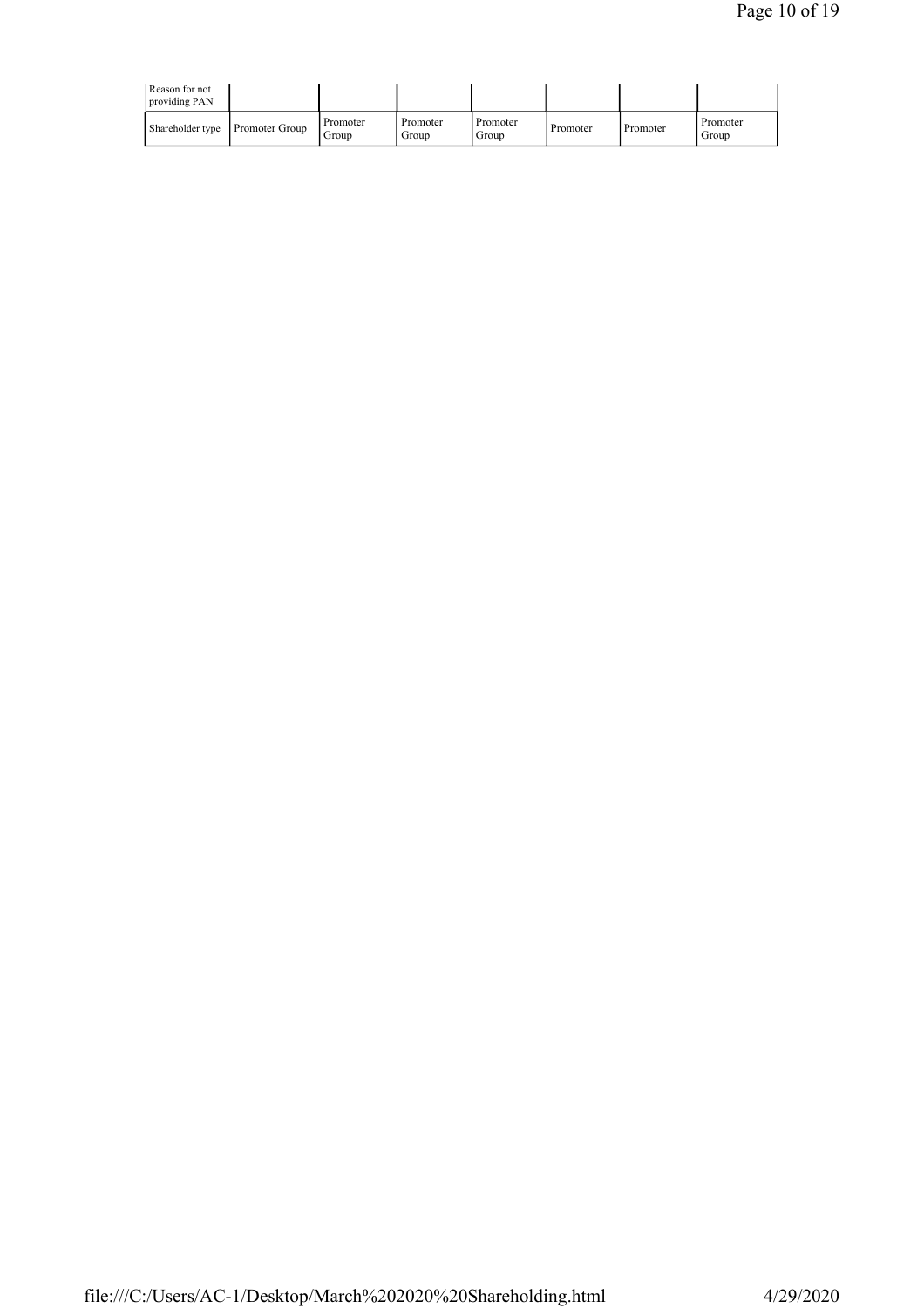| Individuals/Hindu undivided Family                                                                                                                                                                    |                                            |                                                               |                                                 |                                             |                                  |                                             |                                             |  |  |  |  |  |
|-------------------------------------------------------------------------------------------------------------------------------------------------------------------------------------------------------|--------------------------------------------|---------------------------------------------------------------|-------------------------------------------------|---------------------------------------------|----------------------------------|---------------------------------------------|---------------------------------------------|--|--|--|--|--|
| Searial No.                                                                                                                                                                                           | 15                                         | 16                                                            | 17                                              | 18                                          | 19                               | 20                                          | 21                                          |  |  |  |  |  |
| Name of the<br>Shareholders<br>$($ I                                                                                                                                                                  | DHANAJIBHAI<br><b>SHIVRAMBHAI</b><br>PATEL | <b>RINKUBEN</b><br>RAMESHKUMAR<br><b>PATEL</b>                | <b>KALPESHKUMAR</b><br>NATHALAL<br><b>PATEL</b> | <b>MEHUL</b><br><b>NARSINHBHAI</b><br>PATEL | NARSINHBHAI<br>JETHALAL<br>PATEL | <b>SHANTBEN</b><br>MAFATLAL<br><b>PATEL</b> | <b>LAXMIBEN</b><br><b>REVABHAI</b><br>PATEL |  |  |  |  |  |
| PAN(II)                                                                                                                                                                                               | AMSPP1663N                                 | ARAPP7961J                                                    | ASLPP0443K                                      | ASLPP0482G                                  | ASLPP0625K                       | ATTPP7767M                                  | ATTPP8113H                                  |  |  |  |  |  |
| No. of fully<br>paid up equity<br>shares held<br>(IV)                                                                                                                                                 | 810864                                     | 28994                                                         | 927899                                          | 74882                                       | 779184                           | 108102                                      | 52106                                       |  |  |  |  |  |
| No. Of Partly<br>paid-up equity<br>shares held<br>(V)                                                                                                                                                 |                                            |                                                               |                                                 |                                             |                                  |                                             |                                             |  |  |  |  |  |
| No. Of shares<br>underlying<br>Depository<br>Receipts (VI)                                                                                                                                            |                                            |                                                               |                                                 |                                             |                                  |                                             |                                             |  |  |  |  |  |
| Total nos.<br>shares held<br>$(VII) = (IV) +$<br>$(V)+(VI)$                                                                                                                                           | 810864                                     | 28994                                                         | 927899                                          | 74882                                       | 779184                           | 108102                                      | 52106                                       |  |  |  |  |  |
| Shareholding<br>as a % of total<br>no. of shares<br>(calculated as<br>per SCRR,<br>1957) (VIII)<br>As a % of<br>$(A+B+C2)$                                                                            | 7.38                                       | 0.26                                                          | 8.45                                            | 0.68                                        | 7.1                              | 0.98                                        | 0.47                                        |  |  |  |  |  |
|                                                                                                                                                                                                       |                                            | Number of Voting Rights held in each class of securities (IX) |                                                 |                                             |                                  |                                             |                                             |  |  |  |  |  |
| Class eg:X                                                                                                                                                                                            | 810864                                     | 28994                                                         | 927899                                          | 74882                                       | 779184                           | 108102                                      | 52106                                       |  |  |  |  |  |
| Class eg:y                                                                                                                                                                                            |                                            |                                                               |                                                 |                                             |                                  |                                             |                                             |  |  |  |  |  |
| Total                                                                                                                                                                                                 | 810864                                     | 28994                                                         | 927899                                          | 74882                                       | 779184                           | 108102                                      | 52106                                       |  |  |  |  |  |
| Total as a %<br>of Total<br>Voting rights                                                                                                                                                             | 7.38                                       | 0.26                                                          | 8.45                                            | 0.68                                        | 7.1                              | 0.98                                        | 0.47                                        |  |  |  |  |  |
| No. Of Shares<br>Underlying<br>Outstanding<br>convertible<br>securities $(X)$                                                                                                                         |                                            |                                                               |                                                 |                                             |                                  |                                             |                                             |  |  |  |  |  |
| No. of Shares<br>Underlying<br>Outstanding<br>Warrants (Xi)                                                                                                                                           |                                            |                                                               |                                                 |                                             |                                  |                                             |                                             |  |  |  |  |  |
| No. Of Shares<br>Underlying<br>Outstanding<br>convertible<br>securities and<br>No. Of<br>Warrants (Xi)<br>(a)                                                                                         |                                            |                                                               |                                                 |                                             |                                  |                                             |                                             |  |  |  |  |  |
| Shareholding,<br>as a %<br>assuming full<br>conversion of<br>convertible<br>securities (as<br>a percentage<br>of diluted<br>share capital)<br>$(XI)=(VII)+$<br>$(Xi)(a)$ As a<br>$%$ of<br>$(A+B+C2)$ | 7.38                                       | 0.26                                                          | 8.45                                            | 0.68                                        | 7.1                              | 0.98                                        | 0.47                                        |  |  |  |  |  |
|                                                                                                                                                                                                       | Number of Locked in shares (XII)           |                                                               |                                                 |                                             |                                  |                                             |                                             |  |  |  |  |  |
| No. (a)                                                                                                                                                                                               |                                            |                                                               |                                                 |                                             |                                  |                                             |                                             |  |  |  |  |  |
| As a % of<br>total Shares<br>held(b)                                                                                                                                                                  |                                            |                                                               |                                                 |                                             |                                  |                                             |                                             |  |  |  |  |  |
|                                                                                                                                                                                                       |                                            | Number of Shares pledged or otherwise encumbered (XIII)       |                                                 |                                             |                                  |                                             |                                             |  |  |  |  |  |
| No. (a)                                                                                                                                                                                               |                                            |                                                               |                                                 |                                             |                                  |                                             |                                             |  |  |  |  |  |
|                                                                                                                                                                                                       |                                            |                                                               |                                                 |                                             |                                  |                                             |                                             |  |  |  |  |  |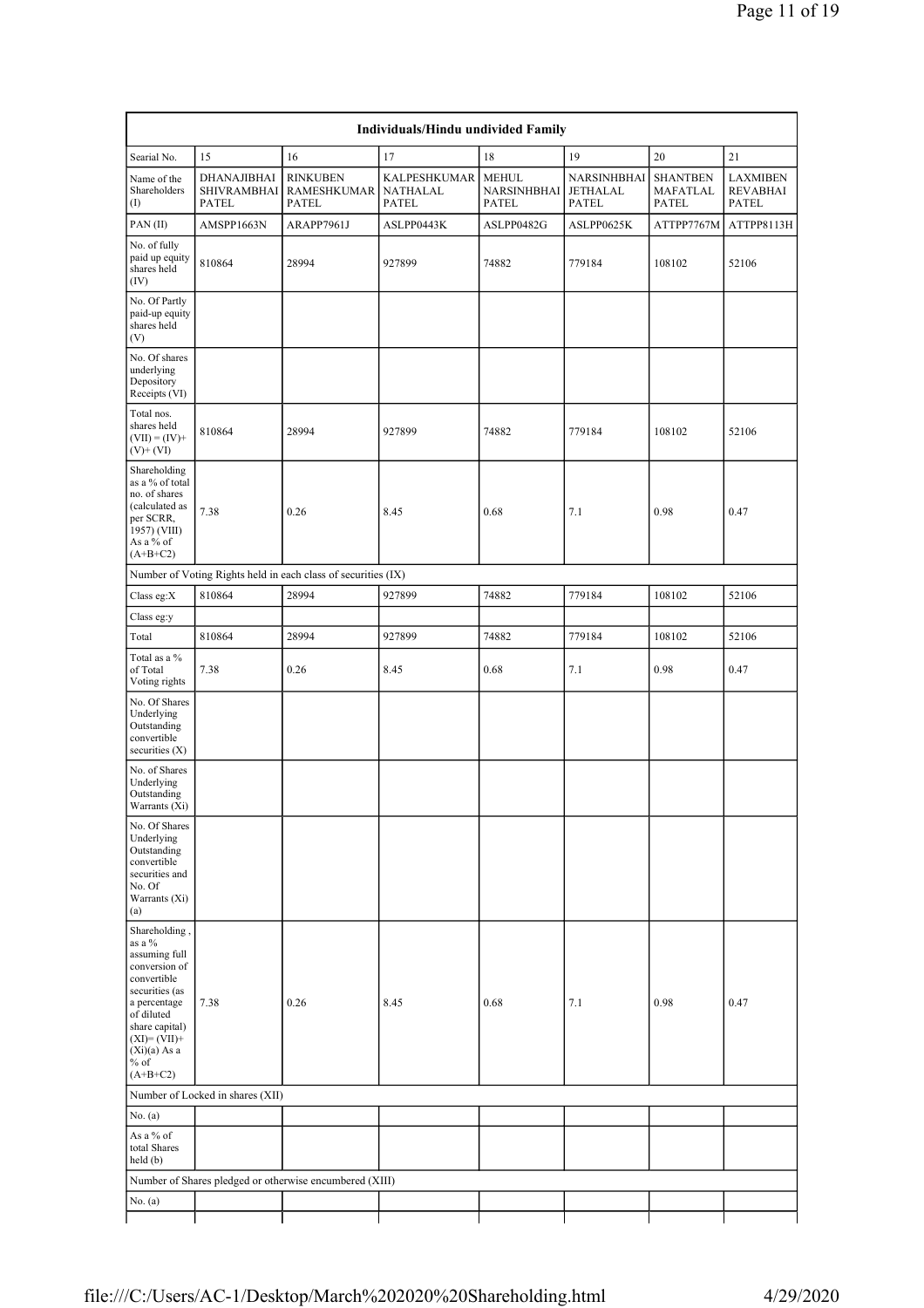| As a % of<br>total Shares<br>held(b)                                    |                              |          |                |                |                |                   |                   |
|-------------------------------------------------------------------------|------------------------------|----------|----------------|----------------|----------------|-------------------|-------------------|
| Number of<br>equity shares<br>held in<br>dematerialized<br>form $(XIV)$ | 810864                       | 28994    | 927899         | 74882          | 779184         | 108102            | 52106             |
|                                                                         | Reason for not providing PAN |          |                |                |                |                   |                   |
| Reason for<br>not providing<br>PAN                                      |                              |          |                |                |                |                   |                   |
| Shareholder<br>type                                                     | Promoter                     | Promoter | Promoter Group | Promoter Group | Promoter Group | Promoter<br>Group | Promoter<br>Group |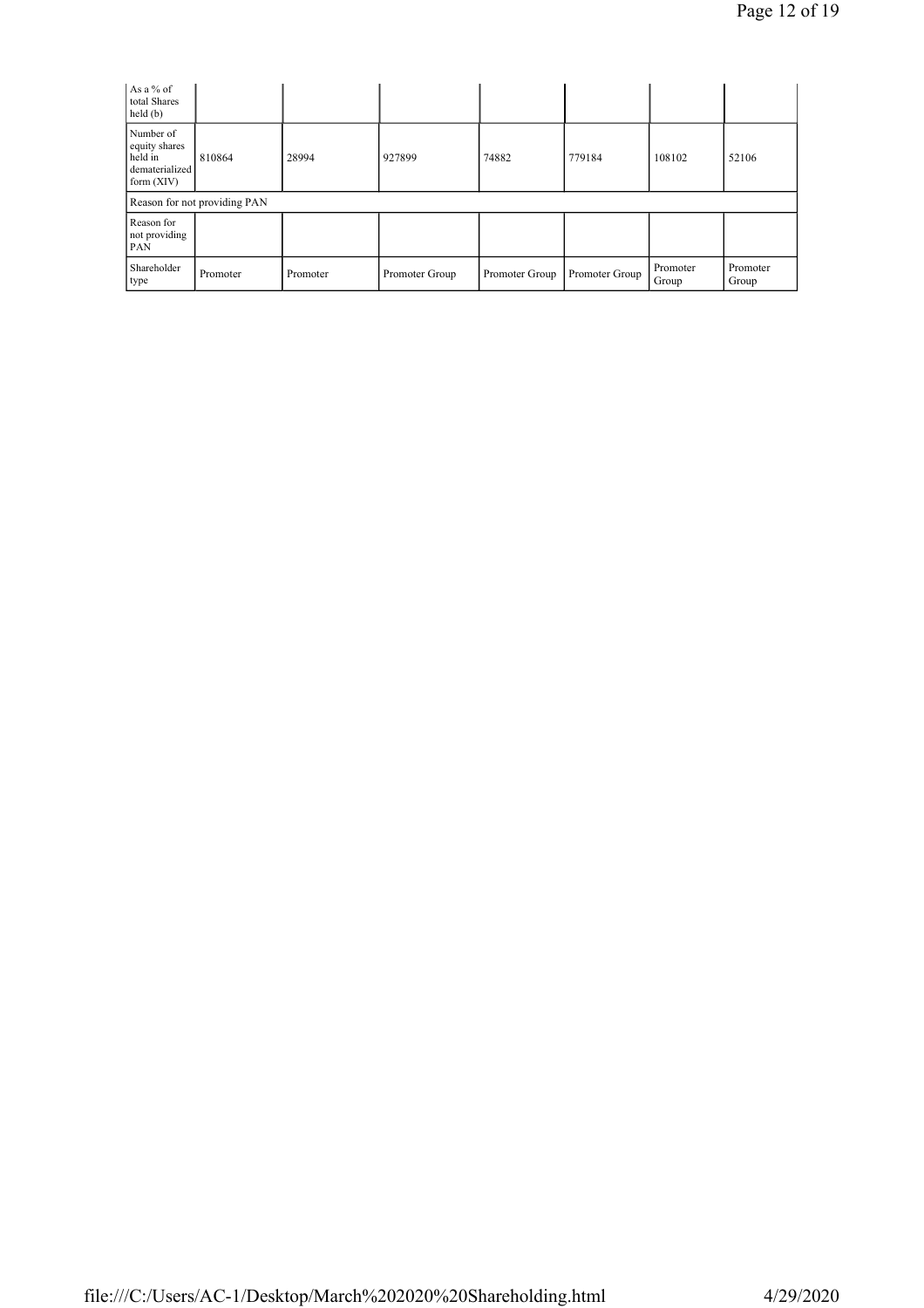| Individuals/Hindu undivided Family                                                                                                                                                                    |                                                               |                                             |                                          |                                         |                                       |                                        |                                     |  |  |  |
|-------------------------------------------------------------------------------------------------------------------------------------------------------------------------------------------------------|---------------------------------------------------------------|---------------------------------------------|------------------------------------------|-----------------------------------------|---------------------------------------|----------------------------------------|-------------------------------------|--|--|--|
| 22<br>23<br>24<br>25<br>26<br>27<br>28<br>Searial No.                                                                                                                                                 |                                                               |                                             |                                          |                                         |                                       |                                        |                                     |  |  |  |
| Name of the<br>Shareholders<br>$\rm (I)$                                                                                                                                                              | <b>CHANDRIKABEN</b><br>NARSINHBHAI<br>PATEL                   | <b>BABIBEN</b><br>NATHABHAI<br><b>PATEL</b> | <b>CHHAYABEN</b><br>PRAVINKUMAR<br>PATEL | PRADIPKUMAR<br>NATHALAL<br><b>PATEL</b> | <b>INDUBEN</b><br>DHANJIBHAI<br>PATEL | <b>URMIBEN</b><br>PRADIPKUMAR<br>PATEL | BHARGAV<br><b>REVABHAI</b><br>PATEL |  |  |  |
| PAN(II)                                                                                                                                                                                               | ATTPP8115B                                                    | AUBPP3046L                                  | AVEPP6203F                               | BEIPP4646A                              | BIXPP1439E                            | BJBPP0650G                             | CBRPP2224D                          |  |  |  |
| No. of fully<br>paid up equity<br>shares held<br>(IV)                                                                                                                                                 | 12008                                                         | 9432                                        | 98524                                    | 767554                                  | 73364                                 | 13000                                  | 102268                              |  |  |  |
| No. Of Partly<br>paid-up equity<br>shares held<br>(V)                                                                                                                                                 |                                                               |                                             |                                          |                                         |                                       |                                        |                                     |  |  |  |
| No. Of shares<br>underlying<br>Depository<br>Receipts (VI)                                                                                                                                            |                                                               |                                             |                                          |                                         |                                       |                                        |                                     |  |  |  |
| Total nos.<br>shares held<br>$(VII) = (IV) +$<br>$(V)$ + $(VI)$                                                                                                                                       | 12008                                                         | 9432                                        | 98524                                    | 767554                                  | 73364                                 | 13000                                  | 102268                              |  |  |  |
| Shareholding<br>as a % of total<br>no. of shares<br>(calculated as<br>per SCRR,<br>1957) (VIII)<br>As a % of<br>$(A+B+C2)$                                                                            | 0.11                                                          | 0.09                                        | 0.9                                      | 6.99                                    | 0.67                                  | 0.12                                   | 0.93                                |  |  |  |
|                                                                                                                                                                                                       | Number of Voting Rights held in each class of securities (IX) |                                             |                                          |                                         |                                       |                                        |                                     |  |  |  |
| Class eg:X                                                                                                                                                                                            | 12008                                                         | 9432                                        | 98524                                    | 767554                                  | 73364                                 | 13000                                  | 102268                              |  |  |  |
| Class eg:y                                                                                                                                                                                            |                                                               |                                             |                                          |                                         |                                       |                                        |                                     |  |  |  |
| Total                                                                                                                                                                                                 | 12008                                                         | 9432                                        | 98524                                    | 767554                                  | 73364                                 | 13000                                  | 102268                              |  |  |  |
| Total as a %<br>of Total<br>Voting rights                                                                                                                                                             | 0.11                                                          | 0.09                                        | 0.9                                      | 6.99                                    | 0.67                                  | 0.12                                   | 0.93                                |  |  |  |
| No. Of Shares<br>Underlying<br>Outstanding<br>convertible<br>securities $(X)$                                                                                                                         |                                                               |                                             |                                          |                                         |                                       |                                        |                                     |  |  |  |
| No. of Shares<br>Underlying<br>Outstanding<br>Warrants (Xi)                                                                                                                                           |                                                               |                                             |                                          |                                         |                                       |                                        |                                     |  |  |  |
| No. Of Shares<br>Underlying<br>Outstanding<br>convertible<br>securities and<br>No. Of<br>Warrants (Xi)<br>(a)                                                                                         |                                                               |                                             |                                          |                                         |                                       |                                        |                                     |  |  |  |
| Shareholding,<br>as a %<br>assuming full<br>conversion of<br>convertible<br>securities (as<br>a percentage<br>of diluted<br>share capital)<br>$(XI)=(VII)+$<br>$(Xi)(a)$ As a<br>$%$ of<br>$(A+B+C2)$ | 0.11                                                          | 0.09                                        | 0.9                                      | 6.99                                    | 0.67                                  | 0.12                                   | 0.93                                |  |  |  |
|                                                                                                                                                                                                       | Number of Locked in shares (XII)                              |                                             |                                          |                                         |                                       |                                        |                                     |  |  |  |
| No. (a)                                                                                                                                                                                               |                                                               |                                             |                                          |                                         |                                       |                                        |                                     |  |  |  |
| As a % of<br>total Shares<br>held(b)                                                                                                                                                                  |                                                               |                                             |                                          |                                         |                                       |                                        |                                     |  |  |  |
|                                                                                                                                                                                                       | Number of Shares pledged or otherwise encumbered (XIII)       |                                             |                                          |                                         |                                       |                                        |                                     |  |  |  |
| No. $(a)$                                                                                                                                                                                             |                                                               |                                             |                                          |                                         |                                       |                                        |                                     |  |  |  |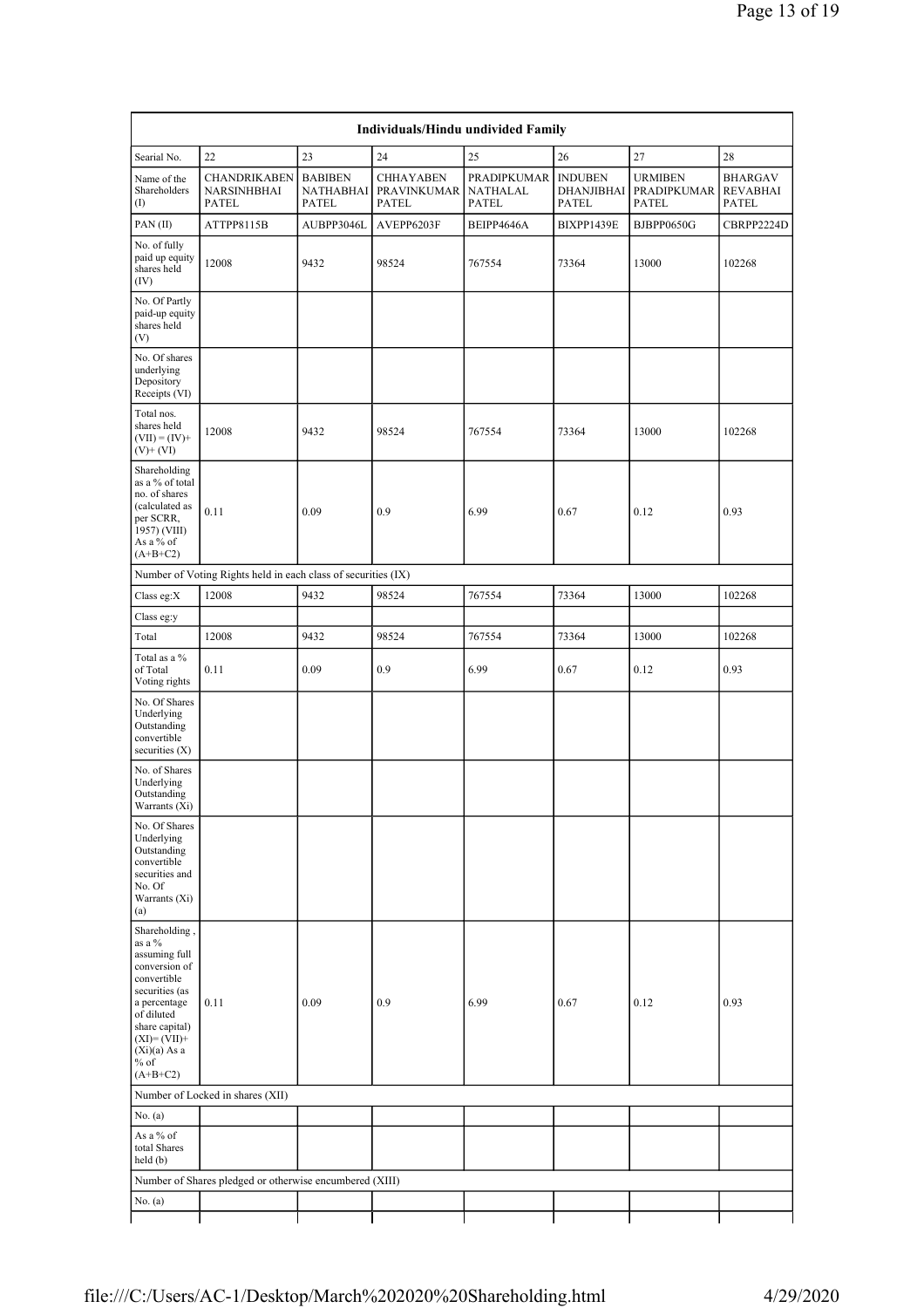| As a % of<br>total Shares<br>held(b)                                    |                              |                   |                |                |                   |                |                   |
|-------------------------------------------------------------------------|------------------------------|-------------------|----------------|----------------|-------------------|----------------|-------------------|
| Number of<br>equity shares<br>held in<br>dematerialized<br>form $(XIV)$ | 12008                        | 9432              | 98524          | 767554         | 73364             | 13000          | 102268            |
|                                                                         | Reason for not providing PAN |                   |                |                |                   |                |                   |
| Reason for<br>not providing<br>PAN                                      |                              |                   |                |                |                   |                |                   |
| Shareholder<br>type                                                     | Promoter Group               | Promoter<br>Group | Promoter Group | Promoter Group | Promoter<br>Group | Promoter Group | Promoter<br>Group |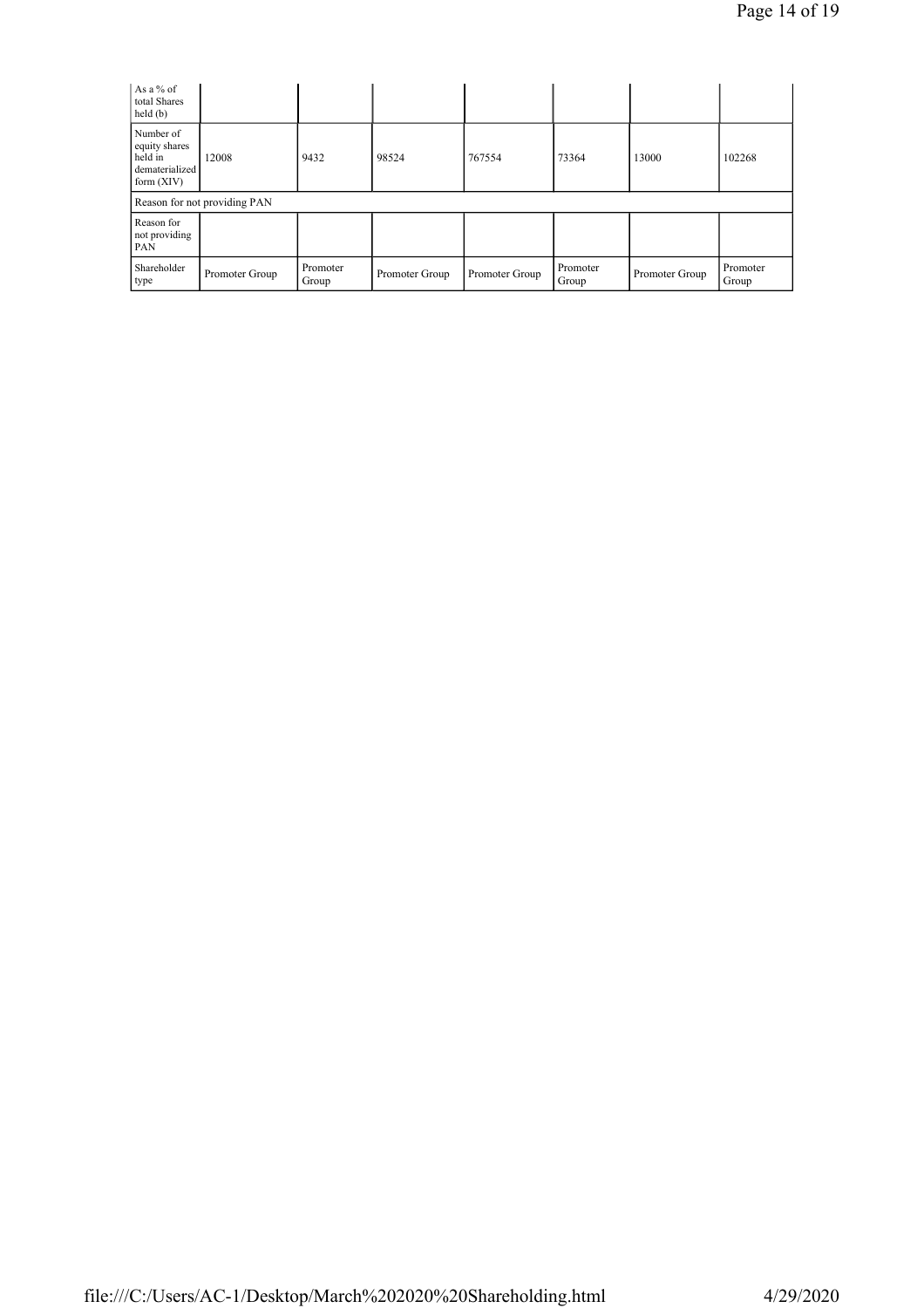| Individuals/Hindu undivided Family                                                                                                                                                        |                                                               |                       |  |  |  |  |  |  |  |
|-------------------------------------------------------------------------------------------------------------------------------------------------------------------------------------------|---------------------------------------------------------------|-----------------------|--|--|--|--|--|--|--|
| Searial No.                                                                                                                                                                               | 29                                                            |                       |  |  |  |  |  |  |  |
| Name of the<br>Shareholders (I)                                                                                                                                                           | TRUPTIBEN KALPESHKUMAR PATEL                                  | Click here to go back |  |  |  |  |  |  |  |
| PAN(II)                                                                                                                                                                                   | CJZPP2957B                                                    | Total                 |  |  |  |  |  |  |  |
| No. of fully paid<br>up equity shares<br>held (IV)                                                                                                                                        | 40529                                                         | 7882892               |  |  |  |  |  |  |  |
| No. Of Partly paid-<br>up equity shares<br>held (V)                                                                                                                                       |                                                               |                       |  |  |  |  |  |  |  |
| No. Of shares<br>underlying<br>Depository<br>Receipts (VI)                                                                                                                                |                                                               |                       |  |  |  |  |  |  |  |
| Total nos. shares<br>held $(VII) = (IV) +$<br>$(V)$ + $(VI)$                                                                                                                              | 40529                                                         | 7882892               |  |  |  |  |  |  |  |
| Shareholding as a<br>% of total no. of<br>shares (calculated<br>as per SCRR,<br>1957) (VIII) As a<br>% of $(A+B+C2)$                                                                      | 0.37                                                          | 71.79                 |  |  |  |  |  |  |  |
|                                                                                                                                                                                           | Number of Voting Rights held in each class of securities (IX) |                       |  |  |  |  |  |  |  |
| Class eg:X                                                                                                                                                                                | 40529                                                         | 7882892               |  |  |  |  |  |  |  |
| Class eg:y                                                                                                                                                                                |                                                               |                       |  |  |  |  |  |  |  |
| Total                                                                                                                                                                                     | 40529                                                         | 7882892               |  |  |  |  |  |  |  |
| Total as a % of<br><b>Total Voting rights</b>                                                                                                                                             | 0.37                                                          | 71.79                 |  |  |  |  |  |  |  |
| No. Of Shares<br>Underlying<br>Outstanding<br>convertible<br>securities (X)                                                                                                               |                                                               |                       |  |  |  |  |  |  |  |
| No. of Shares<br>Underlying<br>Outstanding<br>Warrants (Xi)                                                                                                                               |                                                               |                       |  |  |  |  |  |  |  |
| No. Of Shares<br>Underlying<br>Outstanding<br>convertible<br>securities and No.<br>Of Warrants (Xi)<br>(a)                                                                                |                                                               |                       |  |  |  |  |  |  |  |
| Shareholding, as a<br>% assuming full<br>conversion of<br>convertible<br>securities (as a<br>percentage of<br>diluted share<br>capital) (XI)= (VII)<br>$+(Xi)(a)$ As a % of<br>$(A+B+C2)$ | 0.37                                                          | 71.79                 |  |  |  |  |  |  |  |
| Number of Locked in shares (XII)                                                                                                                                                          |                                                               |                       |  |  |  |  |  |  |  |
| No. (a)                                                                                                                                                                                   |                                                               |                       |  |  |  |  |  |  |  |
| As a % of total<br>Shares held (b)                                                                                                                                                        |                                                               |                       |  |  |  |  |  |  |  |
|                                                                                                                                                                                           | Number of Shares pledged or otherwise encumbered (XIII)       |                       |  |  |  |  |  |  |  |
| No. (a)                                                                                                                                                                                   |                                                               |                       |  |  |  |  |  |  |  |
| As a % of total<br>Shares held (b)                                                                                                                                                        |                                                               |                       |  |  |  |  |  |  |  |
| Number of equity<br>shares held in<br>dematerialized<br>form (XIV)                                                                                                                        | 40529                                                         | 7882892               |  |  |  |  |  |  |  |
| Reason for not providing PAN                                                                                                                                                              |                                                               |                       |  |  |  |  |  |  |  |
| Reason for not<br>providing PAN                                                                                                                                                           |                                                               |                       |  |  |  |  |  |  |  |
| Shareholder type                                                                                                                                                                          |                                                               |                       |  |  |  |  |  |  |  |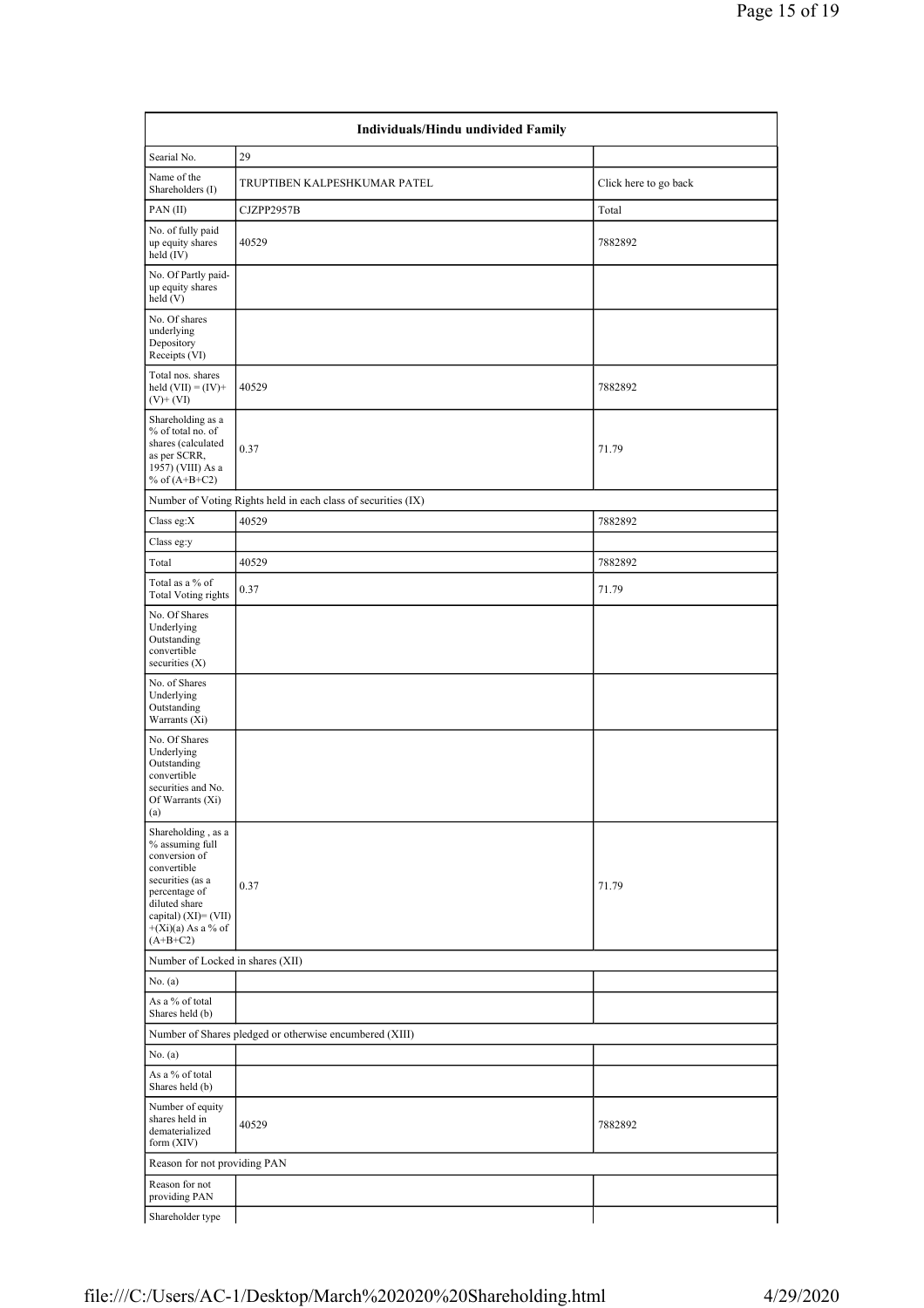| <b>Trour</b><br>.omoter |  |
|-------------------------|--|
| . .<br>$\sim$<br>__     |  |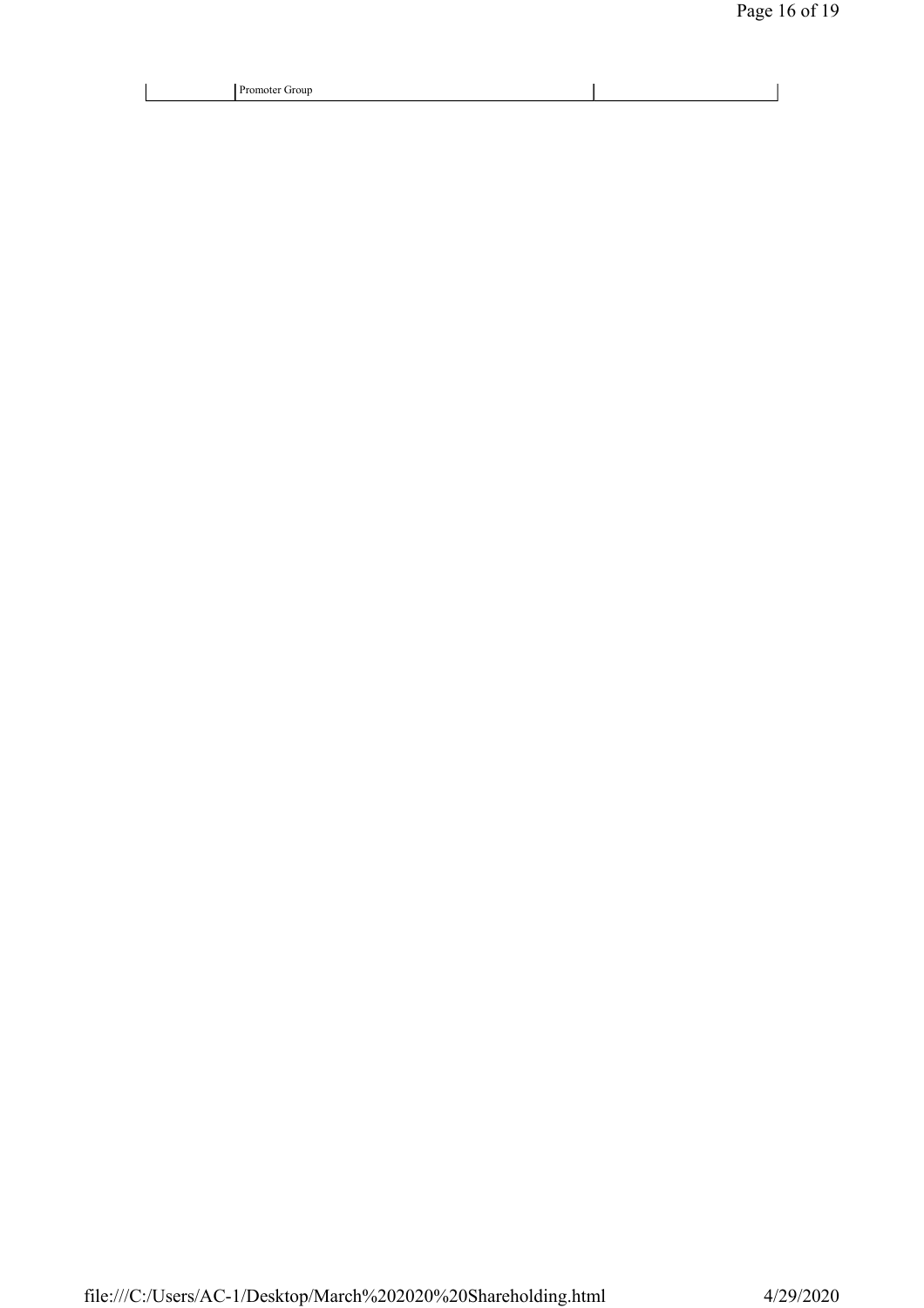| Individuals - ii. Individual shareholders holding nominal share capital in excess of Rs. 2 lakhs.                                                                                        |                                                               |                                        |                              |                          |  |  |  |  |  |
|------------------------------------------------------------------------------------------------------------------------------------------------------------------------------------------|---------------------------------------------------------------|----------------------------------------|------------------------------|--------------------------|--|--|--|--|--|
| Searial No.                                                                                                                                                                              | $\mathbf{1}$                                                  | $\boldsymbol{2}$                       | 3                            |                          |  |  |  |  |  |
| Name of the<br>Shareholders (I)                                                                                                                                                          | VINODSING NARYAANSING<br><b>RATHORE</b>                       | <b>BOSHOBY UTKARSH</b><br><b>PATEL</b> | PRIYAL BHADRESHKUMAR<br>SHAH | Click here to go<br>back |  |  |  |  |  |
| PAN(II)                                                                                                                                                                                  | ADLPR3200R                                                    | AHPPP6365F                             | DLHPS8026M                   | Total                    |  |  |  |  |  |
| No. of fully paid<br>up equity shares<br>held (IV)                                                                                                                                       | 201000                                                        | 444000                                 | 320568                       | 965568                   |  |  |  |  |  |
| No. Of Partly paid-<br>up equity shares<br>held (V)                                                                                                                                      |                                                               |                                        |                              |                          |  |  |  |  |  |
| No. Of shares<br>underlying<br>Depository<br>Receipts (VI)                                                                                                                               |                                                               |                                        |                              |                          |  |  |  |  |  |
| Total nos. shares<br>held $(VII) = (IV) +$<br>$(V)$ + $(VI)$                                                                                                                             | 201000                                                        | 444000                                 | 320568                       | 965568                   |  |  |  |  |  |
| Shareholding as a<br>% of total no. of<br>shares (calculated<br>as per SCRR,<br>1957) (VIII) As a<br>% of $(A+B+C2)$                                                                     | 1.83                                                          | 4.04                                   | 2.92                         | 8.79                     |  |  |  |  |  |
|                                                                                                                                                                                          | Number of Voting Rights held in each class of securities (IX) |                                        |                              |                          |  |  |  |  |  |
| Class eg: X                                                                                                                                                                              | 201000                                                        | 444000                                 | 320568                       | 965568                   |  |  |  |  |  |
| Class eg:y                                                                                                                                                                               |                                                               |                                        |                              |                          |  |  |  |  |  |
| Total                                                                                                                                                                                    | 201000                                                        | 444000                                 | 320568                       | 965568                   |  |  |  |  |  |
| Total as a % of<br><b>Total Voting rights</b>                                                                                                                                            | 1.83                                                          | 4.04                                   | 2.92                         | 8.79                     |  |  |  |  |  |
| No. Of Shares<br>Underlying<br>Outstanding<br>convertible<br>securities $(X)$                                                                                                            |                                                               |                                        |                              |                          |  |  |  |  |  |
| No. of Shares<br>Underlying<br>Outstanding<br>Warrants (Xi)                                                                                                                              |                                                               |                                        |                              |                          |  |  |  |  |  |
| No. Of Shares<br>Underlying<br>Outstanding<br>convertible<br>securities and No.<br>Of Warrants (Xi)<br>(a)                                                                               |                                                               |                                        |                              |                          |  |  |  |  |  |
| Shareholding, as a<br>% assuming full<br>conversion of<br>convertible<br>securities (as a<br>percentage of<br>diluted share<br>capital) $(XI) = (VII)$<br>$+(X)$ As a % of<br>$(A+B+C2)$ | 1.83                                                          | 4.04                                   | 2.92                         | 8.79                     |  |  |  |  |  |
| Number of Locked in shares (XII)                                                                                                                                                         |                                                               |                                        |                              |                          |  |  |  |  |  |
| No. (a)                                                                                                                                                                                  |                                                               |                                        |                              |                          |  |  |  |  |  |
| As a % of total<br>Shares held (b)                                                                                                                                                       |                                                               |                                        |                              |                          |  |  |  |  |  |
| Number of equity<br>shares held in<br>dematerialized<br>form (XIV)                                                                                                                       | 201000                                                        | 444000                                 | 320568                       | 965568                   |  |  |  |  |  |
| Reason for not providing PAN                                                                                                                                                             |                                                               |                                        |                              |                          |  |  |  |  |  |
| Reason for not<br>providing PAN                                                                                                                                                          |                                                               |                                        |                              |                          |  |  |  |  |  |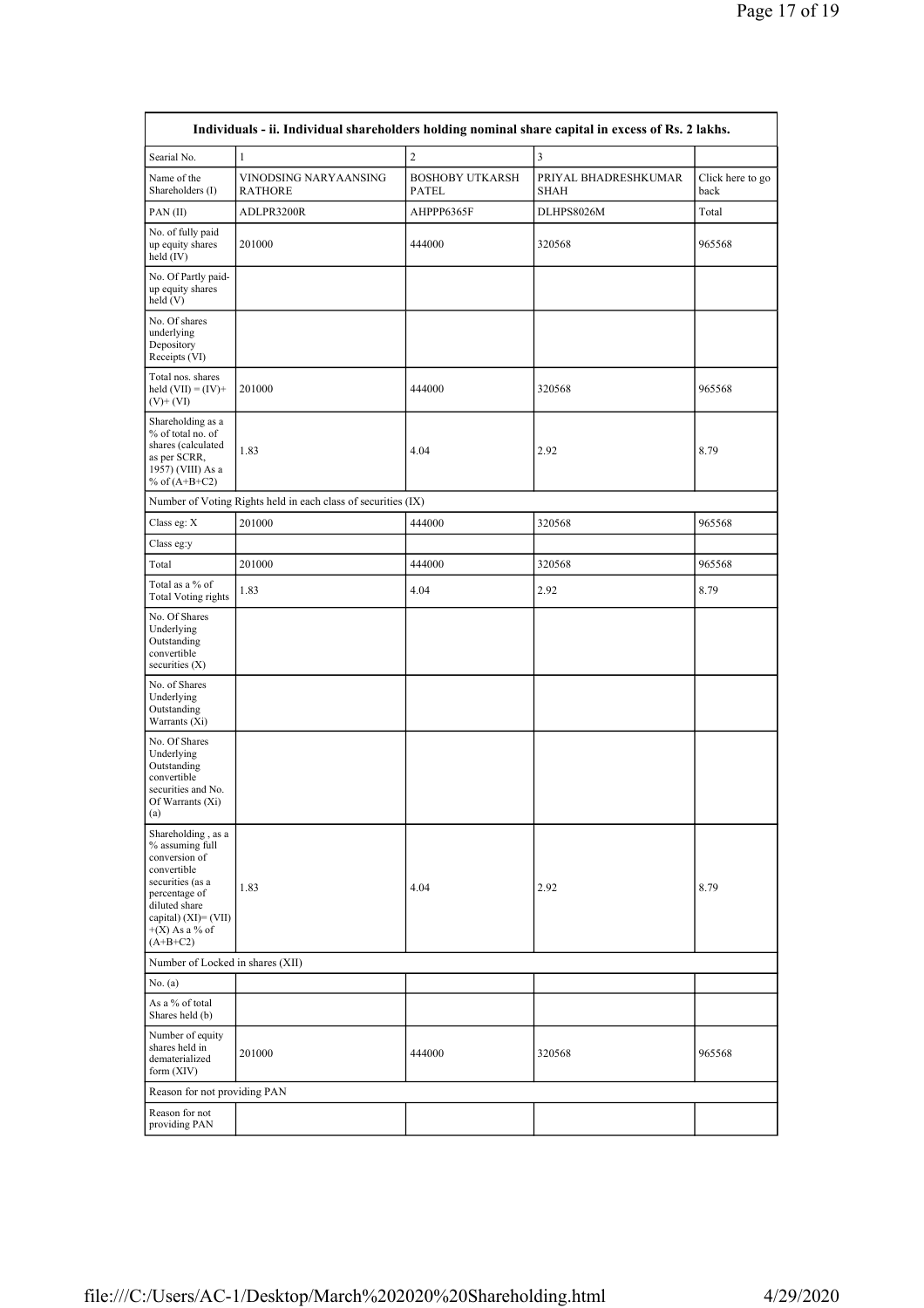| Any Other (specify)                                                                                                                                                                      |                         |                                                               |                                        |                       |  |  |  |  |  |  |
|------------------------------------------------------------------------------------------------------------------------------------------------------------------------------------------|-------------------------|---------------------------------------------------------------|----------------------------------------|-----------------------|--|--|--|--|--|--|
| Searial No.                                                                                                                                                                              | $\mathbf{1}$            | $\overline{2}$                                                | 3                                      |                       |  |  |  |  |  |  |
| Category                                                                                                                                                                                 | <b>Bodies Corporate</b> | Non-Resident Indian (NRI)                                     | Non-Resident Indian (NRI)              |                       |  |  |  |  |  |  |
| Category / More<br>than 1 percentage                                                                                                                                                     | Category                | Category                                                      | More than 1 percentage of shareholding |                       |  |  |  |  |  |  |
| Name of the<br>Shareholders (I)                                                                                                                                                          |                         |                                                               | PADMANABHAN BALASUBRAMANIAM            | Click here to go back |  |  |  |  |  |  |
| PAN(II)                                                                                                                                                                                  |                         |                                                               | AKYPB9555B                             | Total                 |  |  |  |  |  |  |
| No. of the<br>Shareholders (I)                                                                                                                                                           | 6                       | $\overline{4}$                                                | 1                                      | 10                    |  |  |  |  |  |  |
| No. of fully paid<br>up equity shares<br>$held$ (IV)                                                                                                                                     | 81951                   | 61400                                                         | 138000                                 | 143351                |  |  |  |  |  |  |
| No. Of Partly paid-<br>up equity shares<br>held(V)                                                                                                                                       |                         |                                                               |                                        |                       |  |  |  |  |  |  |
| No. Of shares<br>underlying<br>Depository<br>Receipts (VI)                                                                                                                               |                         |                                                               |                                        |                       |  |  |  |  |  |  |
| Total nos. shares<br>held $(VII) = (IV) +$<br>$(V)$ + $(VI)$                                                                                                                             | 81951                   | 61400                                                         | 138000                                 | 143351                |  |  |  |  |  |  |
| Shareholding as a<br>% of total no. of<br>shares (calculated<br>as per SCRR,<br>1957) (VIII) As a<br>% of $(A+B+C2)$                                                                     | 0.75                    | 0.56                                                          | 1.26                                   | 1.31                  |  |  |  |  |  |  |
|                                                                                                                                                                                          |                         | Number of Voting Rights held in each class of securities (IX) |                                        |                       |  |  |  |  |  |  |
| Class eg: X                                                                                                                                                                              | 81951                   | 61400                                                         | 138000                                 | 143351                |  |  |  |  |  |  |
| Class eg:y                                                                                                                                                                               |                         |                                                               |                                        |                       |  |  |  |  |  |  |
| Total                                                                                                                                                                                    | 81951                   | 61400                                                         | 138000                                 | 143351                |  |  |  |  |  |  |
| Total as a % of<br><b>Total Voting rights</b>                                                                                                                                            | 0.75                    | 0.56                                                          | 1.26                                   | 1.31                  |  |  |  |  |  |  |
| No. Of Shares<br>Underlying<br>Outstanding<br>convertible<br>securities $(X)$                                                                                                            |                         |                                                               |                                        |                       |  |  |  |  |  |  |
| No. of Shares<br>Underlying<br>Outstanding<br>Warrants (Xi)                                                                                                                              |                         |                                                               |                                        |                       |  |  |  |  |  |  |
| No. Of Shares<br>Underlying<br>Outstanding<br>convertible<br>securities and No.<br>Of Warrants (Xi)<br>(a)                                                                               |                         |                                                               |                                        |                       |  |  |  |  |  |  |
| Shareholding, as a<br>% assuming full<br>conversion of<br>convertible<br>securities (as a<br>percentage of<br>diluted share<br>capital) $(XI) = (VII)$<br>$+(X)$ As a % of<br>$(A+B+C2)$ | 0.75                    | 0.56                                                          | 1.26                                   | 1.31                  |  |  |  |  |  |  |
| Number of Locked in shares (XII)                                                                                                                                                         |                         |                                                               |                                        |                       |  |  |  |  |  |  |
| No. (a)                                                                                                                                                                                  |                         |                                                               |                                        |                       |  |  |  |  |  |  |
| As a % of total<br>Shares held (b)                                                                                                                                                       |                         |                                                               |                                        |                       |  |  |  |  |  |  |
| Number of equity<br>shares held in<br>dematerialized<br>form (XIV)                                                                                                                       | 81951                   | 61400                                                         | 138000                                 | 143351                |  |  |  |  |  |  |
| Reason for not providing PAN                                                                                                                                                             |                         |                                                               |                                        |                       |  |  |  |  |  |  |
| Reason for not<br>providing PAN                                                                                                                                                          |                         |                                                               |                                        |                       |  |  |  |  |  |  |